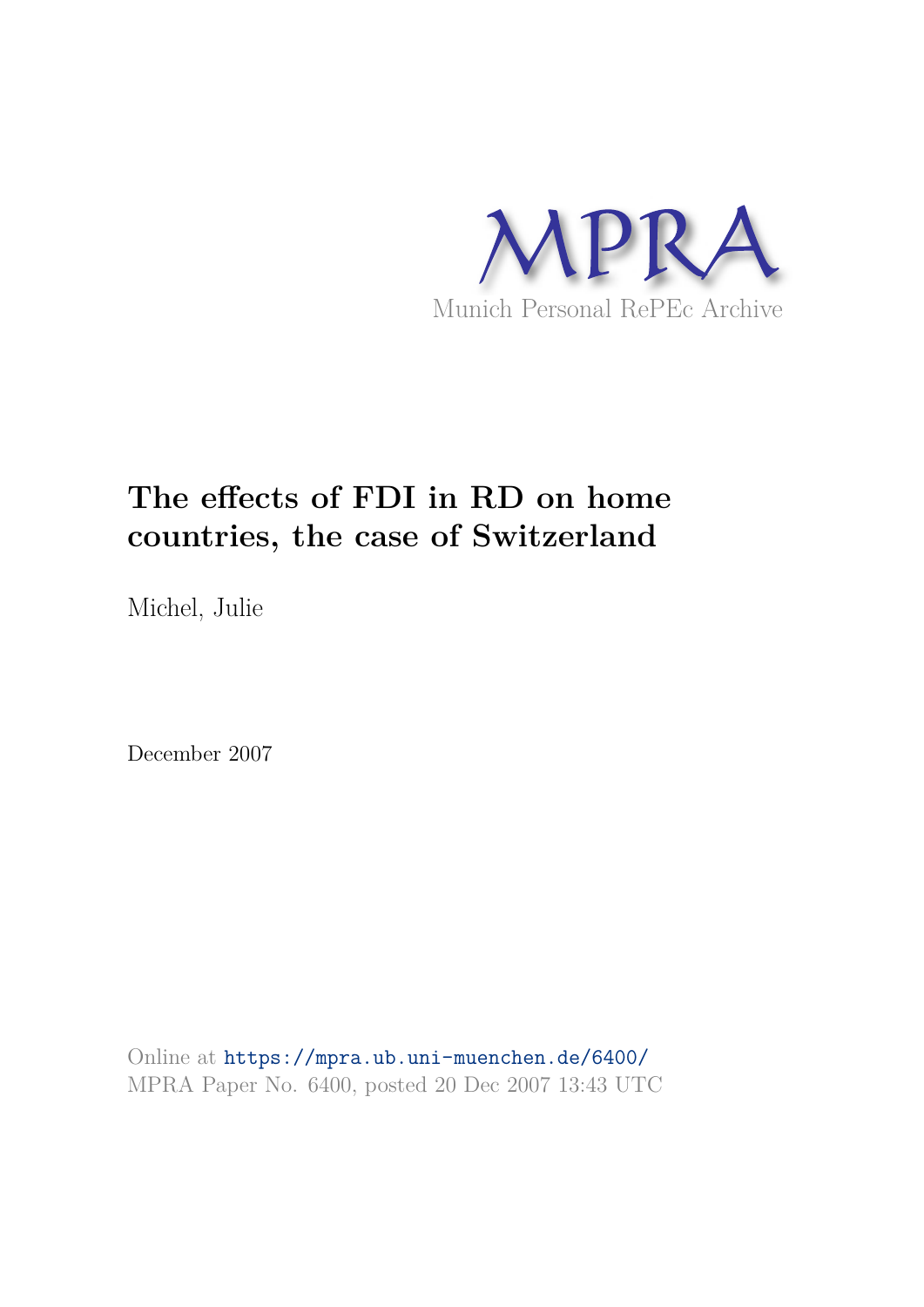## *The effects of FDI in R&D on home countries, the*

## *case of Switzerland*

### Julie Michel $<sup>1</sup>$ </sup>

Department of Economics, University of Fribourg, Switzerland

*Paper prepared for the 33nd Annual EIBA Conference, Catania, Italy, December 2007*

**Abstract :** The purpose of this paper is to participate in the discussion of the effects of outward FDI in R&D on the home country. The main possible threat for home economies is the relocation of R&D activities to foreign regions and, as a result, the loss of technological capacity. This study contributes to this issue by analysing the role played by the home country in the development of the multinational enterprises' innovative activities. Three different elements will be evaluated: the extent of R&D activities operated outside the home country; the compared value of foreign and home R&D activities; and the role of the home country as a source of knowledge. These elements are investigated through an analysis of patents and patent citations of 71 Swiss MNEs issued between 1978 and 2006.

-

<sup>&</sup>lt;sup>1</sup> Bd de Pérolles 90, Office G 504, 1700 Fribourg, Switzerland, julie.michel@unifr.ch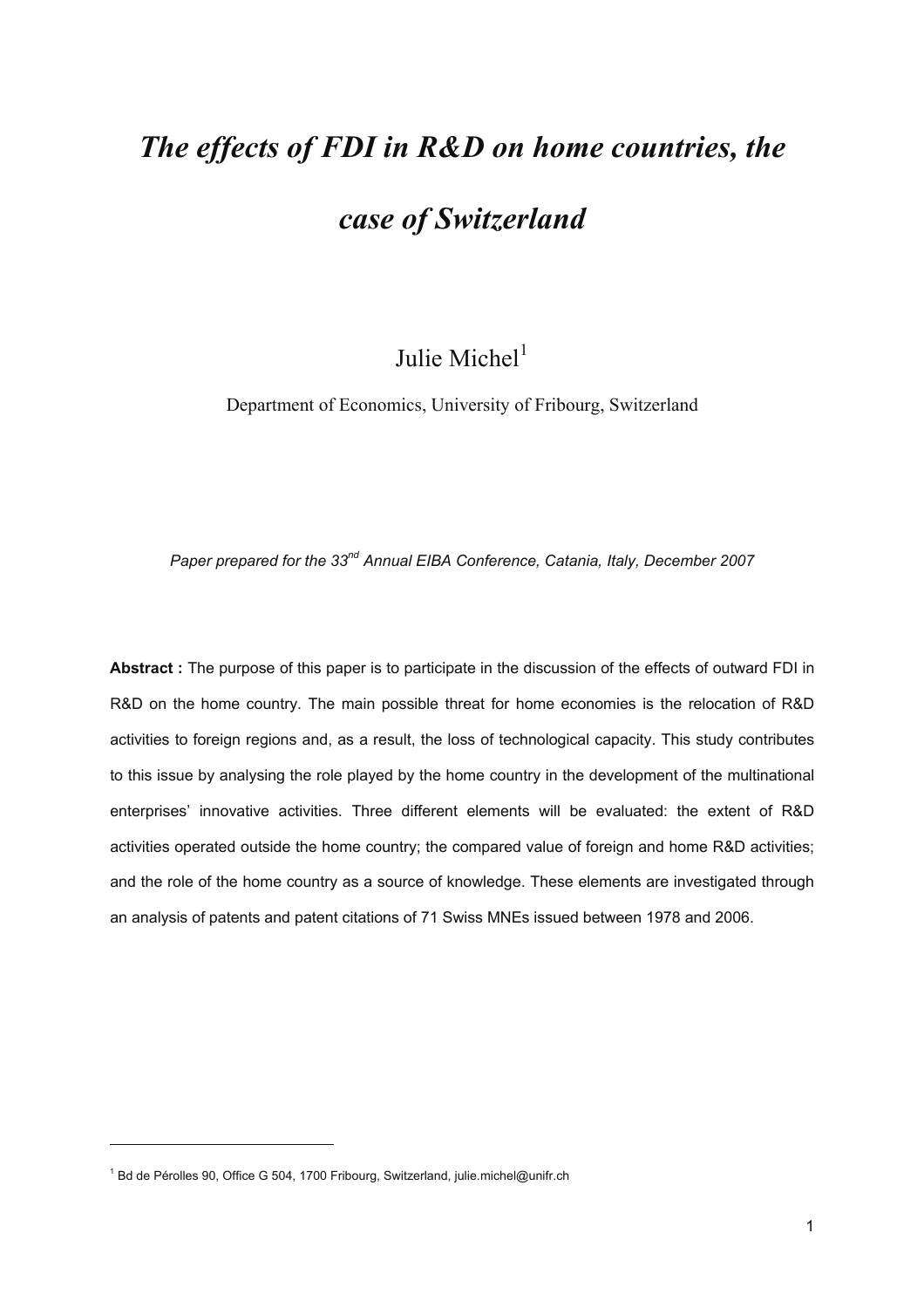#### **Introduction**

 $\overline{a}$ 

The subject of this paper forms part of a wide-ranging debate on the economic consequences of globalisation. While studies on this issue have generally focused on the effects of foreign direct investment (FDI) on host countries (see, for example, Aitken and Harrison, 1999; Caves, 1974; Kokko, 1996; Blomström et al., 2003; Buckley et al., 2006), this paper concentrates on the effects of FDI on home countries: what happens if domestic firms increasingly operate in foreign locations?

As high-value-added activities such as R&D services were undertaken mostly at home (see for example Patel and Pavitt, 1991), research studies on outward FDI have principally explored the effects of FDI in production activities or in low-value-added activities. Indeed, many companies in industrialized countries have moved domestic plants to low-cost countries, creating concerns among population about production or employment at home<sup>2</sup>. Studies on this issue often conclude that investing abroad may cause an expansion of skilled-intensive activities such as R&D services and the demand for qualified labour at home, while labour-intensive activities are transferred to cheap-labour countries (see Barba Navaretti and Venables, 2004, for a discussion on the effects of MNEs on home countries).

However, evidence from recent studies indicates that activities in R&D operated abroad have increased, limiting the argument of non-globalisation of high-value-added functions. For example, between 1993 and 2002, the R&D expenditure of foreign affiliates worldwide have doubled (from an estimated \$30 billion to \$67 billion, UNCTAD, 2005). As R&D plays a part determining for the competitiveness of national economy, this trend towards the internationalisation of R&D has an ever larger impact on the policy makers' agenda and has been the subject of official reports (see for instance UNCTAD, 2005).

Discussions on this issue have involved different points. On the one hand, the geographical dispersion of innovation facilitates the technological development of the firm and influences its productivity (Braconier et al., 2001; Van Pottelsberghe de la Potterie and Lichtenberg, 2001; Branstetter, 2000). These effects derive from the idea that knowledge remains to some extent localized and that MNEs must install subsidiaries in this localisation to benefit from this knowledge. Furthermore, with research facilities abroad, they may be able to take advantage of different specializations in foreign locations, and establish favourable cross-border interactions between them (Cantwell and Narula, 2001, p. 160).

<sup>&</sup>lt;sup>2</sup> See articles about the effects of FDI on production structures, home country export or employment at home (Kokko, 2006; Castellani et al. 2007), or on the productivity of the firms (Helpman et al., 2004).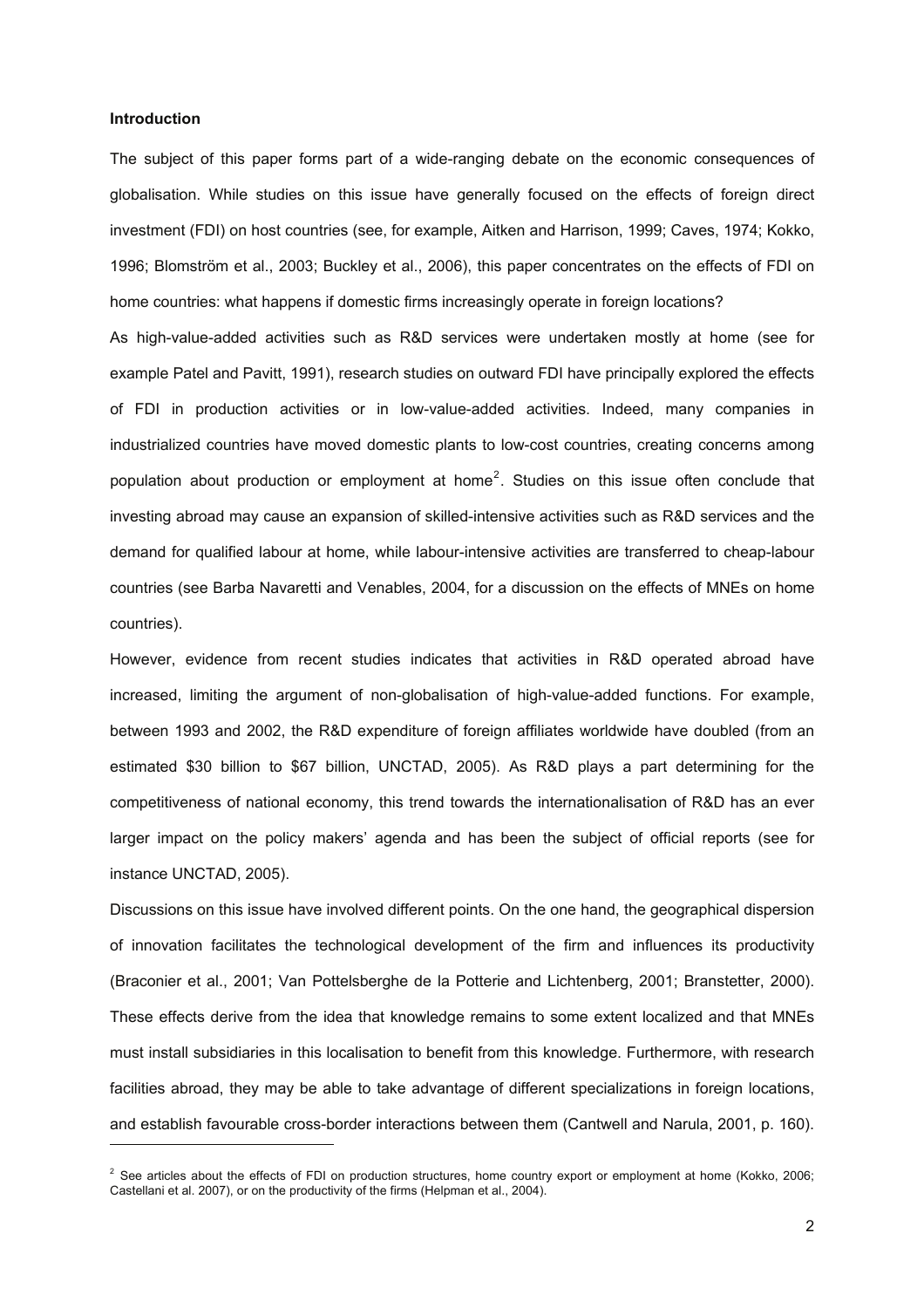Home countries can profit from this dispersion, if foreign subsidiaries transfer their technological knowledge within the multinational network (the so-called "reverse technology transfer", see Criscuolo, 2002; Frost and Zhou, 2005).

On the other hand, this internationalisation of R&D leads to concerns from both MNEs (depleting their proprietary technologies by interacting with foreign partners), and home countries (loss of technological capacity, the "hollowing out" effect). Indeed, R&D is one of the main sources of innovation and, for this reason, plays a part determining for the competitiveness and the growth of a national economy<sup>3</sup>. In this context, parts of the population in the country of origin fear that firms will displace R&D from their country to foreign locations and affect their economic welfare (Hollenstein, 2006, p. 3). For example, the Swiss pharmaceutical company Novartis has moved its R&D headquarters from Basel in Switzerland to Cambridge, Massachusetts, in the United States, resulting in concerns about a potential relocation of national R&D.

Summing up, the internationalisation of R&D offers opportunities, as well as threats, to the economic future of home countries. The study contributes to this debate through an empirical investigation based on a firm-level panel data of 71 Swiss MNEs. The paper is structured as follows. As it is essential to determine the nature of foreign R&D activities to evaluate the potential impact on home countries, the determinants of foreign activities in R&D will be provided by the OLI (Ownership, Location and Internalization) paradigm. Then, research methods and results from an econometric analysis of patents and patents citations will be presented. The main objective of this analysis is to evaluate the risk of the "hollowing out" of domestic R&D, i.e. the possibility that firms decrease domestic R&D activities while increasing foreign activities. This issue will be evaluated in different elements: the extent of R&D activities operated outside the home country; the compared value of foreign and home R&D activities; and the role of the home country as a source of knowledge.

#### **R&D activities in foreign locations**

 $\overline{a}$ 

As MNEs tend to internationalise R&D activities for similar motives as traditional elements of the value-added chain, although not at the same rate, nor to the same extent (Narula and Zanfei, 2003, p. 7), studies on the internationalisation of R&D by MNEs result from the theory of international business. The leading theory is the eclectic paradigm of Dunning, first put forward in 1976 at a presentation in

 $3$  There is an extensive literature estimating the size of the impact of R&D on productivity: see reviews by Griliches, 1994; Nadiri, 1993.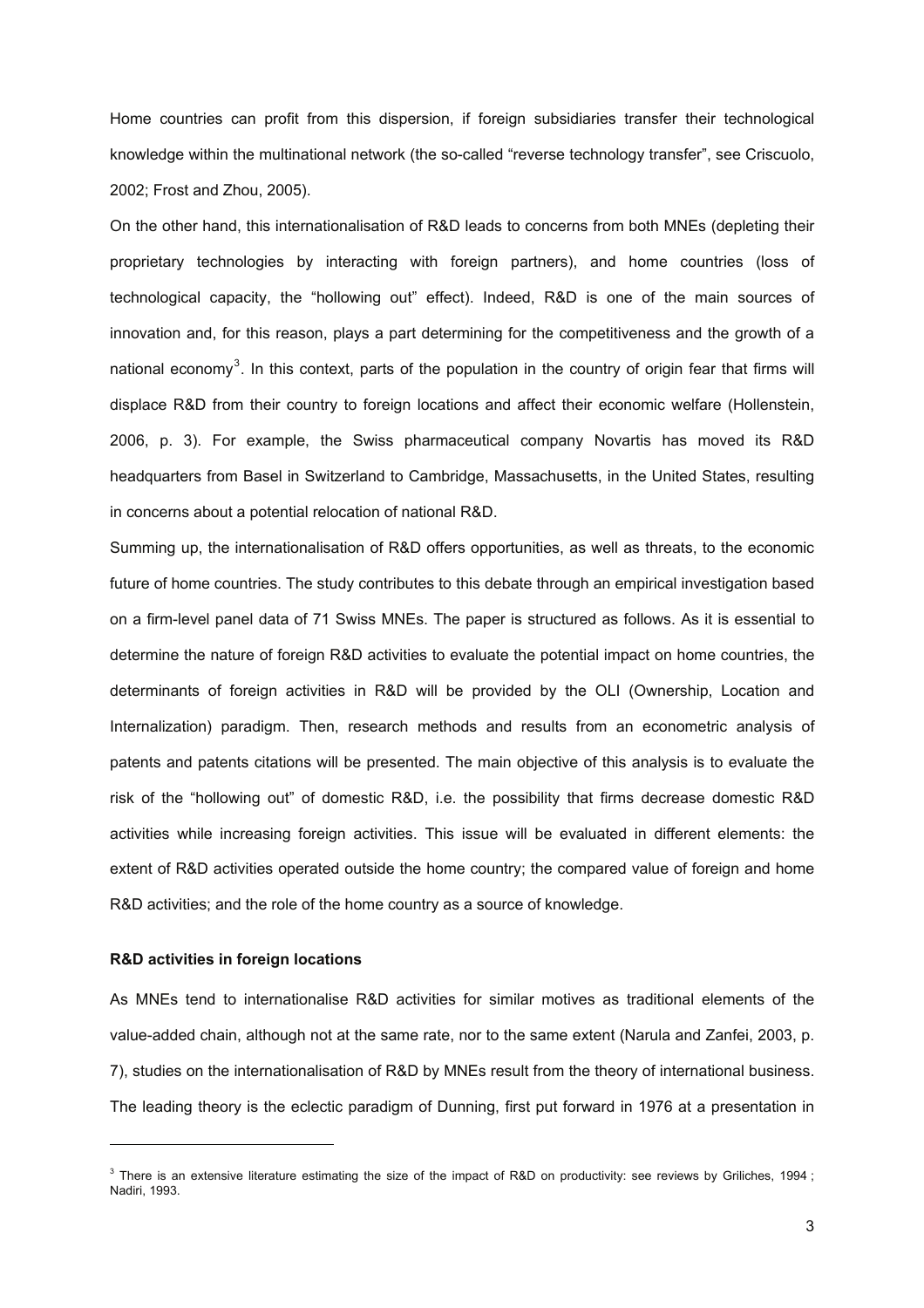Stockholm on the *International Allocation of Economic Activity* (Dunning, 1977). In Dunning's view, international production is determined by the configuration of three sets of advantages possessed by enterprises simultaneously. *"Enterprises engage in production abroad whenever they possess net competitive advantages over firms of other nationalities which can best be exploited by foreign rather than domestic production, and which are more profitable to internalize than to sell or lease to other enterprises"* (Dunning, 1979, p. 289). First, foreign firms must possess competitive or "ownership" advantages over their rivals, in order to compete with local firms. Ownership advantage relates to the possession of firm specific assets that give the firm a competitive advantage. These O-advantages must be sufficient to compensate for the cost of setting up and managing a geographically dispersed organisation. Competitive advantages can be particular unique intangible assets (such as firm-specific technology), or complementary assets (such as the ability to create new technologies, or to coordinate cross-border activities effectively) (Cantwell and Narula, 2001, p. 157).

In theories of international business, MNEs were generally expected to exploit abroad their competitive advantages developed in their home country (see Hymer, 1960; the traditional product cycle theory, Vernon, 1966; or Caves, 1974). According to Rugman (1982, p. 20): "the key factor influencing the location of multinational branch offices is the ownership advantage developed in the home nation and exploited abroad to satisfy local markets". These traditional approaches to the multinational growth argued that learning of knowledge consists predominantly of a one-way movement of technologies from headquarters to affiliates. In centralising R&D activities in their home country, MNEs can benefit from economies of scale, and can facilitate the coordination and the control of R&D investments, which are expensive and risky (Vernon, 1977). Besides, MNEs are embedded in their home country, where they are familiar with the environment. Therefore, firms were supposed to operate technological activity mainly in the home country, and exploited these technological capabilities in foreign location to adapt product or technology to local conditions. According to Patel and Pavitt (1999a, p. 94), "Even very large corporations in most cases perform most of their R&D at home. As a consequence, companies' innovative activities are significantly influenced by their home country's national system of innovation."

However, this centralized R&D approach is somewhat outdated for two reasons: *"First, as more and more sources of potentially relevant knowledge emerge across the globe, companies must establish a presence at an increasing number of locations to access new knowledge and to absorb new research*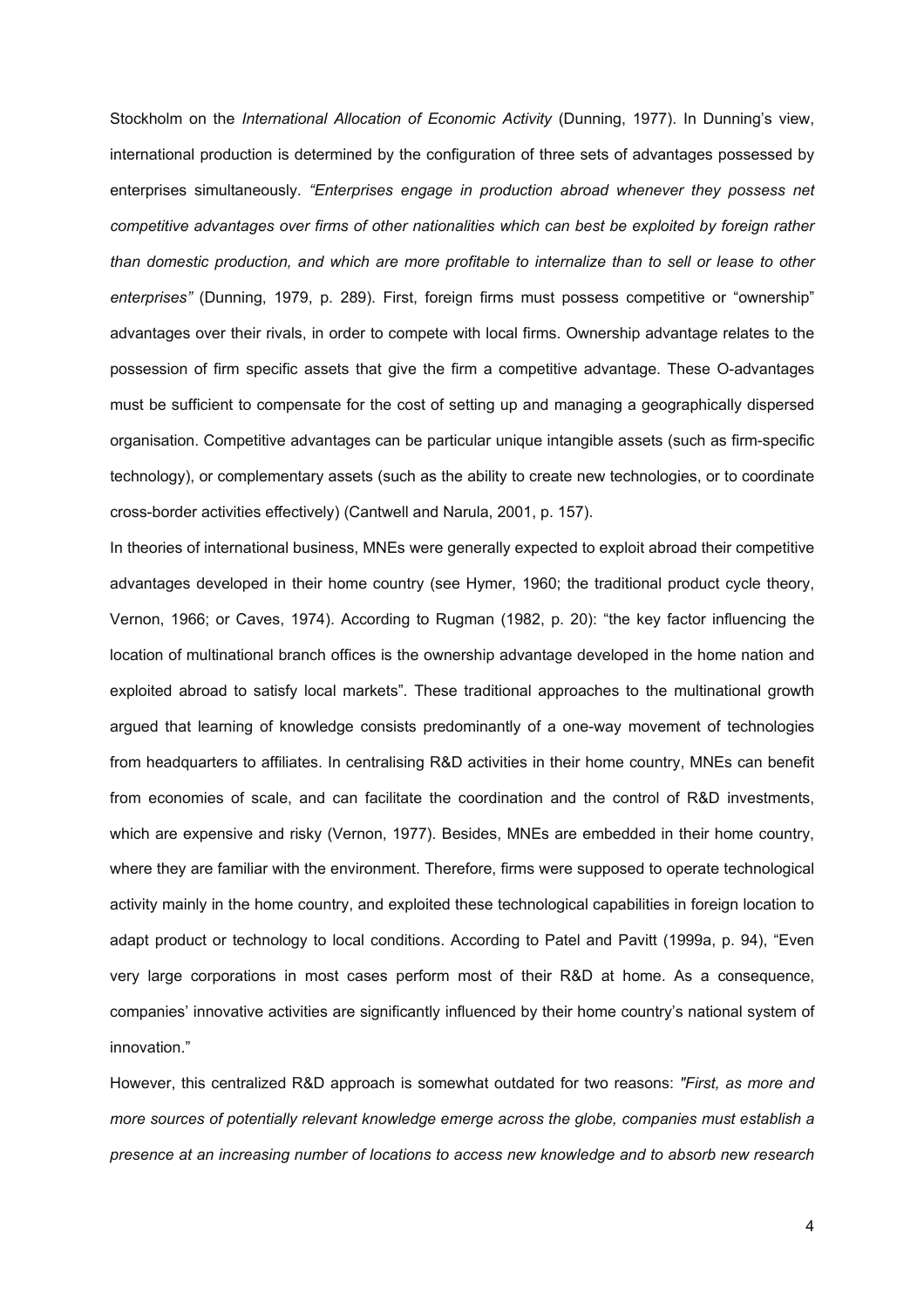*results from foreign universities and competitors into their own organizations. Second, companies competing around the world must move new products from development to market at an ever more rapid pace."* (Kuemmerle, 1997, p. 61). Thus, a new potentially important source of competitive advantage is the capacity of foreign subsidiaries to generate innovations based on host country's technological competences. In summary, initial firm-specific technology developed at home can be exploited abroad in order to adapt products or processes to local conditions ("home-base exploiting activities"). In this context, core activities are concentrated in home countries, and foreign activities enhance the technologies developed at home. Domestic R&D activities, however, are not the only sources of knowledge that MNEs exploit. They can also access foreign sources of knowledge to complement their R&D activities at home, or to acquire or create new unique intangible assets, for example, by gaining access to the O advantages enjoyed by firms in that location ("home-base augmenting activities"). In this strategy, the core of innovation activities may be decentralised and important innovations are produced abroad.

The second condition for international production developed in the eclectic paradigm is that it must be in the best interests of enterprises which possess competitive advantages to transfer them across national boundaries within their own organizations, rather than by contractual agreements with foreignbased enterprises (Dunning, 1988, p. 3). MNEs retain control over their assets because of the "internalization" advantages (I-advantages) of doing so. The traditional literature emphasizes that R&D activities are generally internalized and confined to foreign affiliates, rather than externalized. Indeed, the possibility of imitations and the high cost of transmitting information from seller to buyer make market contracts for R&D problematic (for a literature review, see Rao et al., 2006). Incidentally, in 2001, contracted R&D accounted for less than 5 percent of total company-funded R&D and this ratio has changed very little during the past ten years (Rao et al., 2006, p. 8). However, recent literature provides support for a trend towards the externalization of MNEs' R&D (Jankowski, 2001; Engardio and Einhorn, 2005). The recipient countries for outsourced R&D are increasingly developing countries, especially in Asia (UNCTAD, 2005, p. 168). Nevertheless, R&D outsourcing has its limits and firms are unwilling to externalize critical activities as the core of their technological advantage (UNCTAD, 2005, p. 169). Only "commodity" R&D activities can be outsourced without damaging the competitiveness of the company and its reputation for innovation.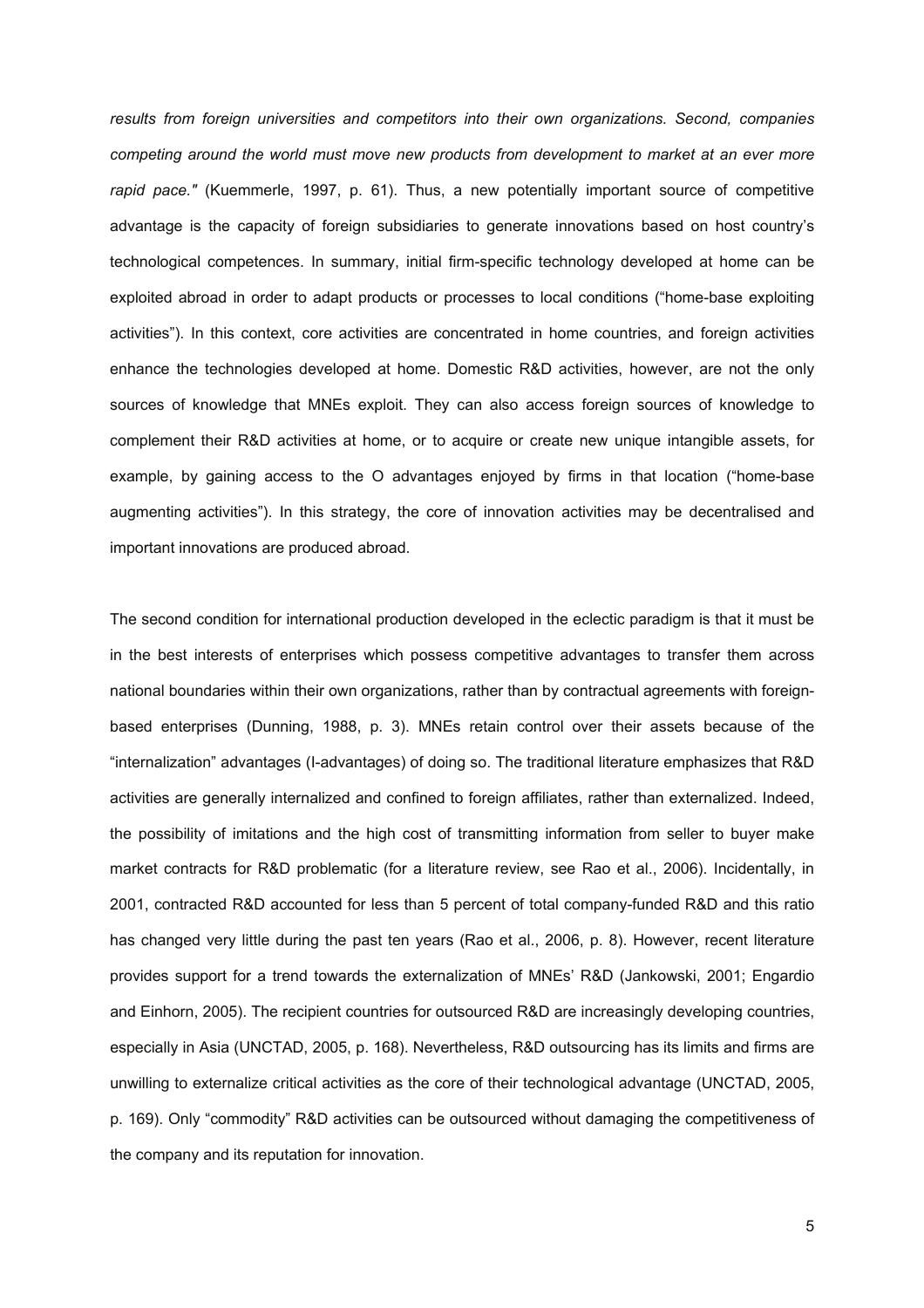The third facet of the eclectic paradigm tackles the location issue. The motive to move abroad is to use the firm's competitive advantage in conjunction with factor advantages in a foreign country (Ladvantages). These location-specific advantages are available to all firms but are specific to a particular location (Dunning and Narula, 1995, p. 41). Through these factors, the MNE amplifies the profits derived from its firm-specific advantages. The significance of the variables influencing the location destination varies with the type of FDI and the stage of development of both the investing and recipient countries (Dunning, 1993, p. 143). The literature distinguishes two main types of foreign R&D activities: home-base augmenting or home-base exploiting activities (Kuemmerle, 1997). The former gains access to localized knowledge sources that might improve the technological capacity of the firm, whereas the latter exploits the knowledge transferred by the parent company or taking place elsewhere in the MNE. According to Gammeltoft (2006, p. 192), "home-base-augmenting sites should be located in regional clusters of scientific and technical excellence, whereas home-base-exploiting sites should be located close to large markets and manufacturing facilities".

Many studies suggest that the most frequent motivation for foreign R&D is the customization of existing products and technologies to local market needs ("home-base-exploiting sites", see Love, 2003; Balcet and Evangelista, 2005; Rose and Volker, 2005). Thus, R&D activities located in foreign regions mostly adapt the technology or products to the local markets. Though, "while asset-exploiting activities still predominate as a motivation, the tendency for firms to invest abroad in order to augment their existing assets is now also substantial, and forces scholars of international business to rephrase their enquiries." (Cantwell and Narula, 2001, p.158. See also Pearce, 1999).

Concerning Swiss MNEs R&D activities, studies have generally concluded that asset-exploiting activities are the prevalent type of foreign R&D (see Arvanitis and Hollenstein, 2007). Yet, asset augmenting strategies are becoming increasingly important and create concerns about the technological capacity of Switzerland. Indeed, asset-exploiting activities use and enhance technologies developed at home, as core activities are concentrated in home countries. Conversely, asset-augmenting activities have created mixed effects on home countries: on the one hand, MNEs access foreign knowledge and may make home countries profit from this new source of knowledge. On the other hand, the core of innovation activities could be decentralised and important innovations may be produced abroad, leading to a potential relocation of R&D. However, this concern cannot be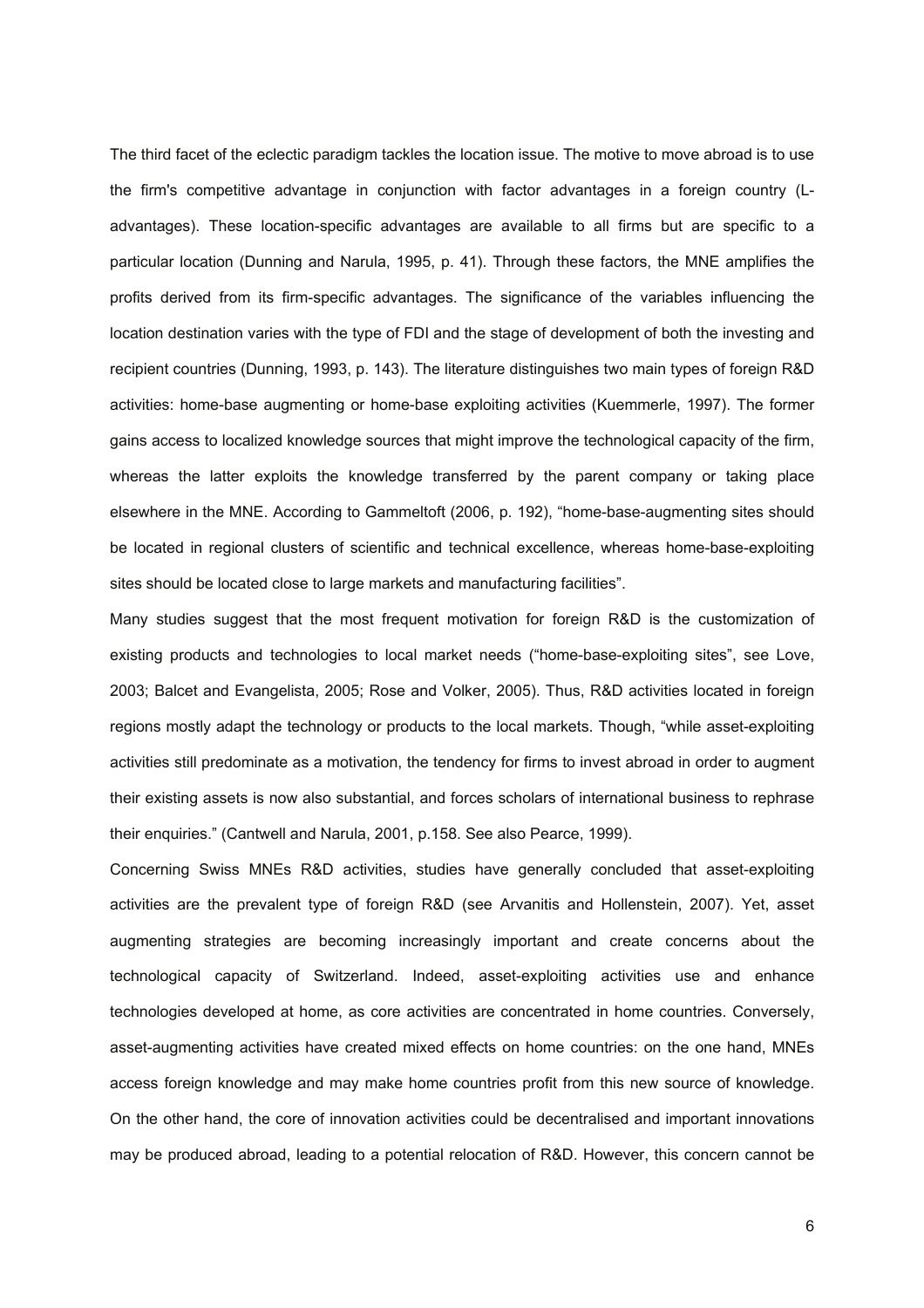upheld in the face of the facts. Swiss MNEs tend to consider Switzerland the ideal place for highly qualified functions (BCG and AmCham, 2007, p. 36). They can thus profit from the strengths of this country, which takes the leading position as the world's most competitive economy in 2006–2007 according to *The Global Competitiveness Report 2006-2007* (Lopez-Claros et al. 2006): world class capacity for innovation; highly sophisticated business culture; well developed infrastructure for scientific research; strong intellectual property protection; well-developed institutional framework; and excellent infrastructure facilities.

Then again, other countries are getting better at competing with Switzerland in skilled-labour areas and the risk of losing high-value-added functions of companies to other countries is increasing (BCG and AmCham, 2007, p. 8). The reasons could be found in the difficulty of hiring highly skilled personnel, such as engineers and scientists, and the smallness of the economy. For example, when Novartis moved its research headquarter to Cambridge, Paul Herrling, Head of Corporate Research in Novartis, said that "Basel was traditionally our biggest and most productive site and attracted the best people from Europe, but we think we've achieved the critical mass size there and there's a danger of it becoming too big." (Nature Medicin, 2002). At the same time, Joerg Reinhardt, Chief Executive Officer of Novartis Vaccines and Diagnostics, told Nature Medicine, "We don't plan to diminish activities in Basel and we will continue to maintain that site. But Cambridge is a highly attractive site in terms of scientists and academic network." As a result, this internationalisation of R&D cannot be considered a weakness in the national innovation system but a logical consequence of small size (Heikkilä et al., 2004). Indeed, firms from small developed countries have conducted R&D abroad to overcome the constraints of their domestic economy (such as relatively small and/or specialised pools of knowledge and skills) (UNCTAD, 2005, p. 121). However, this situation could lead to a displacement of R&D if the Swiss innovation system does not compensate for these disadvantages. The next section will consider this risk in evaluating the role of Switzerland as a source of knowledge for R&D centers.

#### **Empirical analysis**

The purpose of this paper is to participate in the discussion of the effects of outward R&D on home countries. As described previously, the main potential hazard is the relocation of R&D and the resulting loss of technological capacity. The case of Switzerland was chosen, because Swiss MNEs have internationalised their R&D activities to a great extent and have created concerns among policy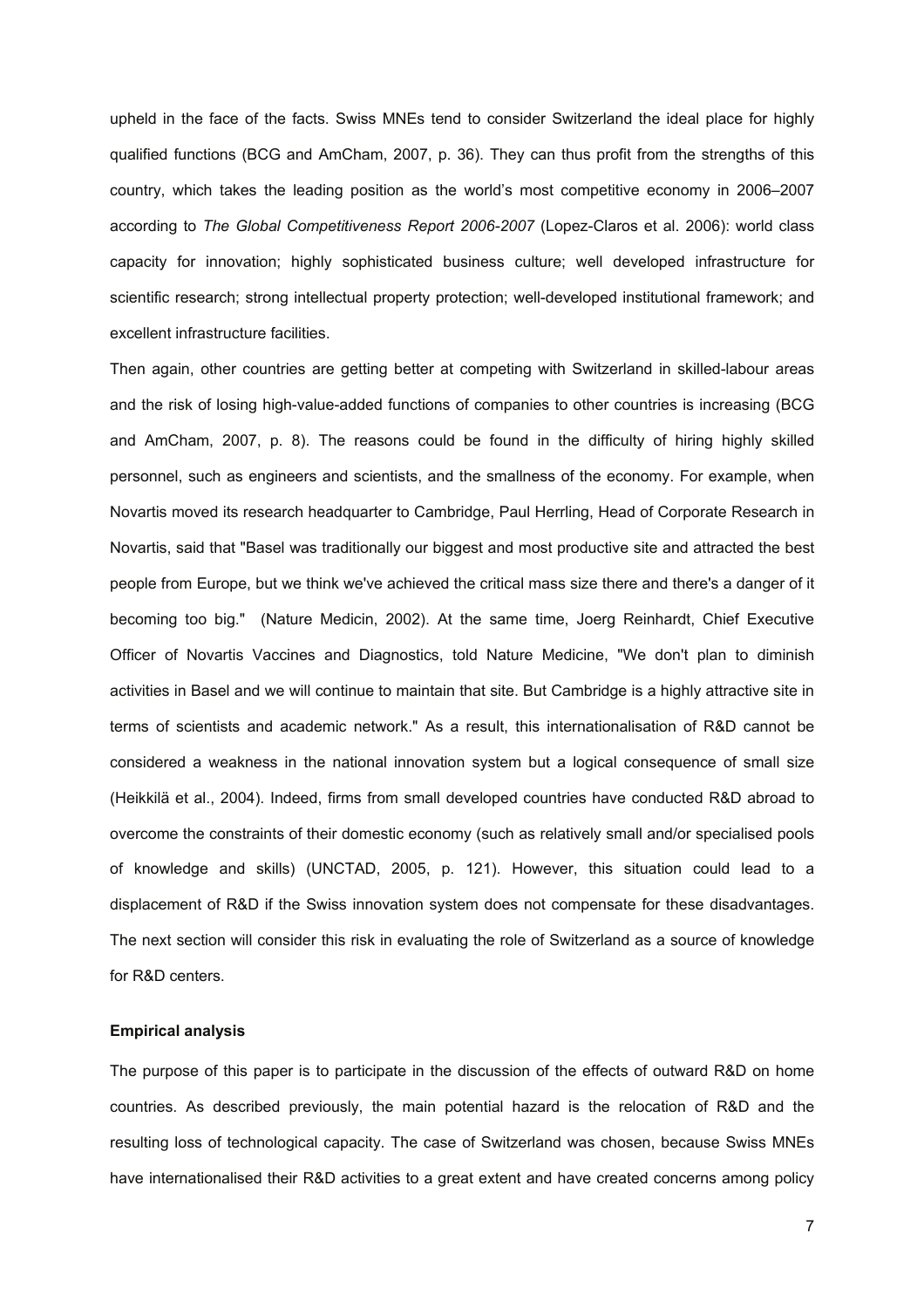makers. Furthermore, in contributing 34 percent of the total GDP in 2004 (BCG and AmCham, 2007, p. 8), MNEs represent an important part of Switzerland's economy, and play a dominant role in the innovation activities of Switzerland (87% of private expenditures in R&D in Switzerland are made by large firms, Swiss Federal Statistical Office, 2006). Moreover, as Swiss MNEs seem to suffer of the relative lack of high skilled labour in the home country, the concern about the loss of R&D activities is a reality in Switzerland.

The study will seek to contribute to this issue by analysing the role played by the home country in the development of MNEs' innovative activities. The main objective of this analysis is to evaluate the possibility that firms decrease domestic R&D activities while increasing foreign activities. In order to do so, I will first compare the level of innovative activities undertaken in the home base and abroad by Swiss MNEs. Then, I will evaluate how much Swiss MNEs value R&D activities generated in Switzerland and in foreign countries. This will allow describing the position of Swiss R&D activities in the development of technologies. Finally, I will analyse the role play by the home country as a source of knowledge for Swiss MNEs' innovative centers.

#### **a) Trends in the internationalisation of R&D activities amongst Swiss MNEs**

This section presents the extent of Swiss MNEs innovative activities operated outside the home country. Patents are frequently used to reflect the inventive performance of countries, regions, firms, as well as other aspects of the dynamics of the innovation process (OECD, 2006, p. 6). Advantages and disadvantages of using this indicator have been largely discussed (e.g. Griliches, 1990), and most authors tend to conclude that patent statistics can be useful indicators: "*In spite of all the difficulties, patents statistics remain a unique source for the analysis of the process of technical change. Nothing else even comes close in the quantity of available data, accessibility, and the potential industrial, organisational, and technological details.*" (Griliches, 1990, p. 1702).

In this section, I use the number of patents as an indicator for the level of the global innovative activities of Swiss MNEs. First, patents are a good indicator of the technological production of the firms, because they use patents as legal protection for their most valuable innovations (Filippaios et al., 2007, p. 6). Secondly, patent records include the name and the address of inventor(s), as well as the name and address of the applicant(s). Assuming that the address of the inventor coincides with the geographical location of invention (proxy measure used by Cantwell, 1992; Le Bas and Sierra, 2002; Patel and Vega, 1999 and many others), this information allows us to identify where the technology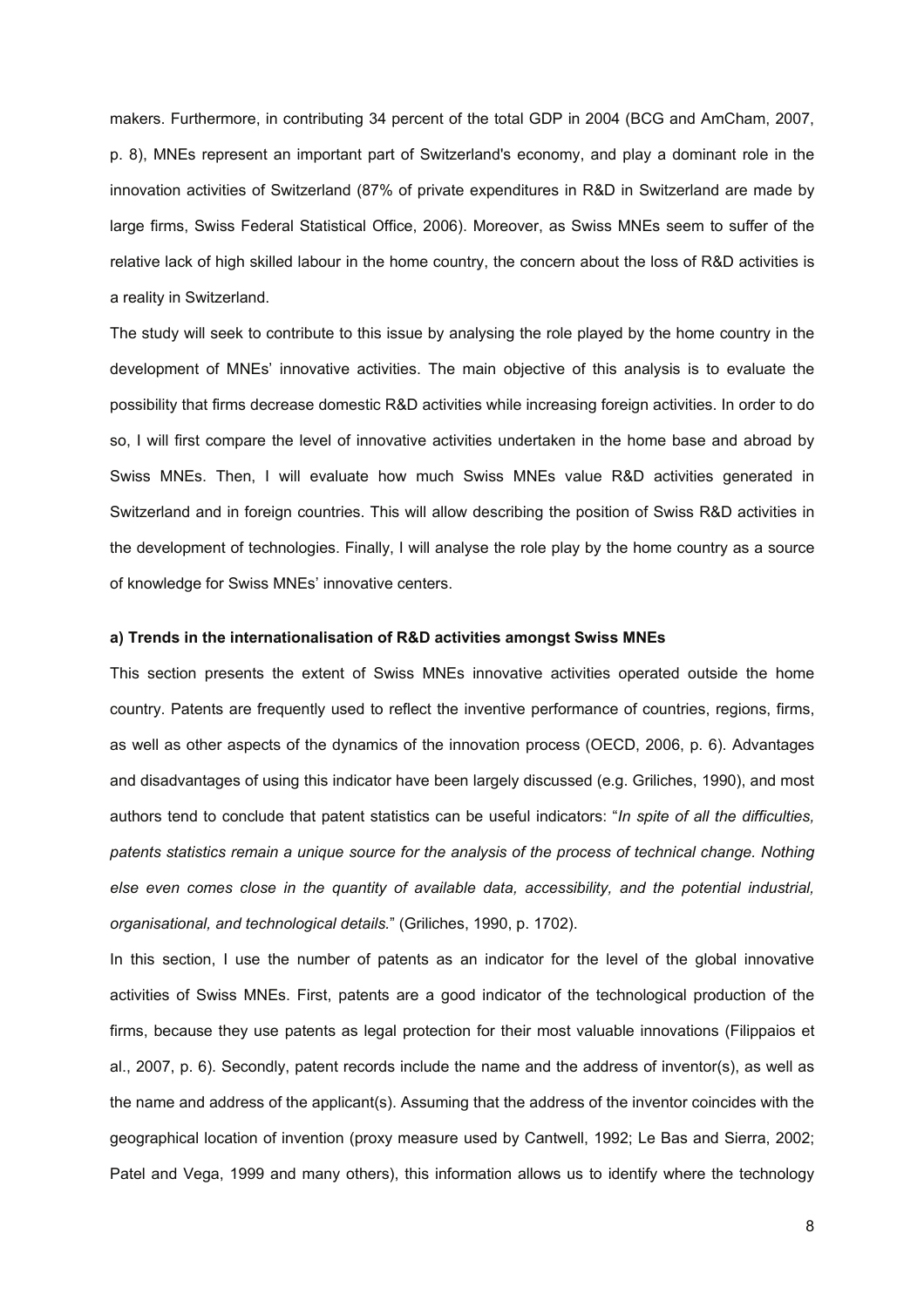underlying the innovation was mainly carried out.

The MNEs included in the data set are headquartered in Switzerland and are the most innovative firms (only firms with a minimum of 20 patents during 2004-2006 were included in the analysis). A total of 71 firms were investigated. The ownership and affiliates structure of the firms were constituted with annual reports and web sites. There may be some errors introduced by the fact that we do not have the complete ownership data for the full period. Spelling mistakes on firms name were verified in a manual process. I was able to identify a total of 39281 patents applied at the European Patent Office during the period 1978-2006.

Every patent lists the addresses of the inventors as well as the names of the applicants. Patents were selected by their applicants (i.e., the multinational firms groups), but I identified the location of the invention by looking at the inventor's address. Using this information, I was able to identify a total of 96651 inventors, including 36918 inventors in Switzerland and 59733 inventors from 70 different foreign countries. This number of inventors exceeds the number of patents (39281), as some patents have multiple inventors. In this case, I use a fractional counting method (see OECD, 2006b, Criscuolo et al., 2002; Verspagen and Schoenmakers, 2004). For example, if there are *p* inventors in Germany, and *q* inventors in France for the same patent, Germany is attributed *p/(p+q)* of the patent, and France *q/(p+q)*.

Table 1 reports that 16 enterprises (22.5%) in our sample have more than 50% of their patents originating from foreign subsidiaries, and 19959 patents (50.8%) have more that 50% of foreign inventors. The highest values are found for Clariant (95.8%), Serono (89.9%), Endress + Hauser Flowtec (85.2%), Roche (82.7%), Oerlikon (82.5%), and Bücher (82.4%). These are the companies with more than 80% of their patenting activity abroad. In any cases, even if the company has only 25% of R&D activities undertaken abroad, I can argue that Swiss companies are engaged in undertaking R&D activities outside the home base.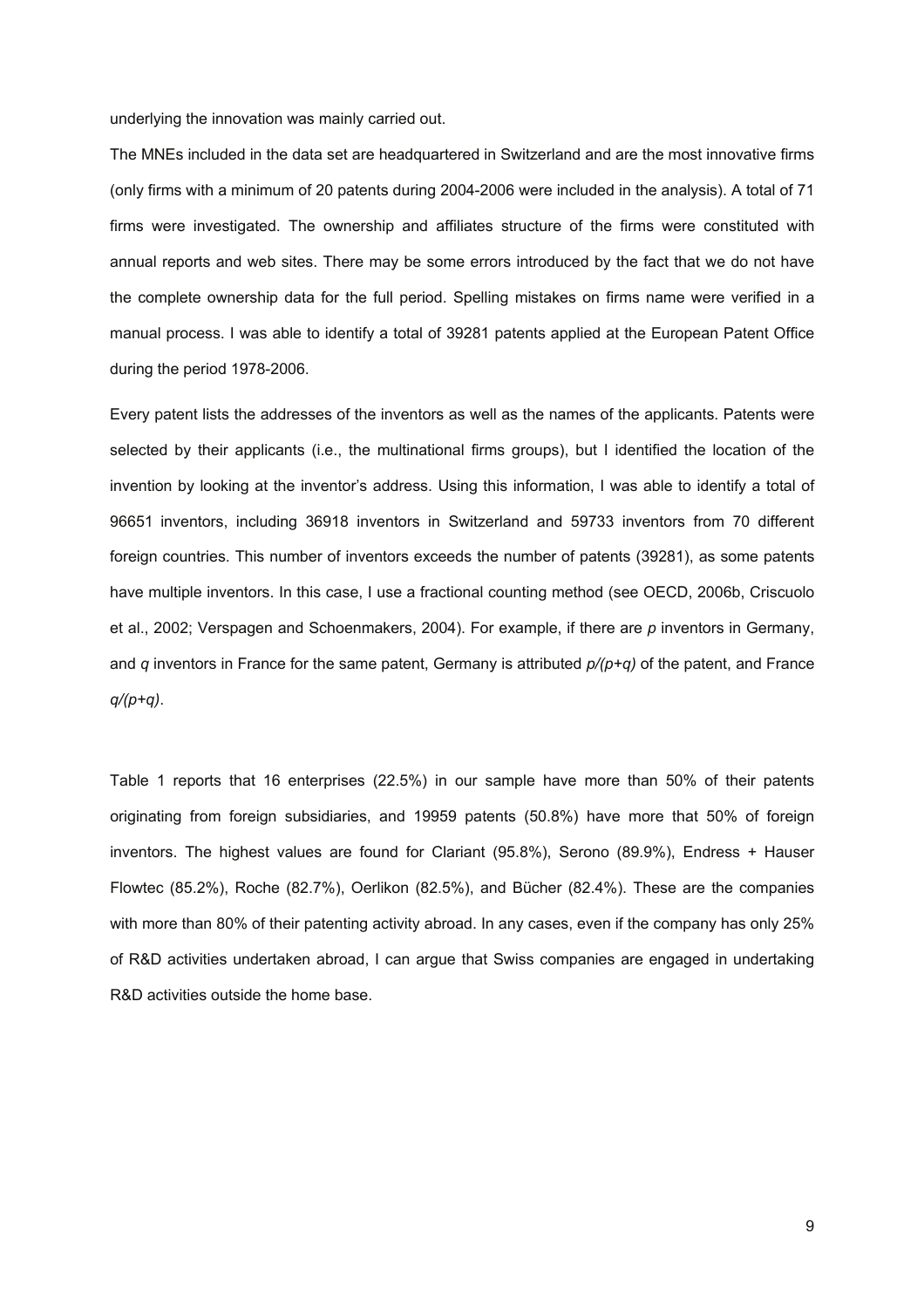#### Table 1. Share of patents invented in foreign regions, 1978-2006

|                   | Share of patents invented in foreign regions | Total  |         |       |       |
|-------------------|----------------------------------------------|--------|---------|-------|-------|
|                   | <25%                                         | 25-50% | 50%-75% | >75%  |       |
| Number of firms   | 25                                           | 30     |         |       |       |
| Number of patents | 3925                                         | 15395  | 9763    | 10196 | 39281 |

What's more, the data in Table 2 show that there has been a strong increase in the level of internationalisation of Swiss innovative activities. Swiss MNEs patents generated in foreign subsidiaries amounted to 43.6 percent of the total Swiss MNEs patents in the 1980s, to 54 in the 1990s, to 61.8 between 2000-2006. These results confirm that Swiss MNEs locate a growing part of their R&D activities outside the home country. The argument that R&D activities are centralised in the home country is thus no longer valid.

The breakdown by partner country reports that Germany (DE), the United States (US), France (FR), United Kingdom (GB), Sweden (SE), Japan (JP), and Italy (IT) are the main partners for Switzerland (see map above). In considering only patents invented abroad, Germany accounted for 40.7 percent of all patents, the United States 23.2 percent, France 8.3, United Kingdom 7.1, Sweden 5.9, Japan 3.4 and Italy 3.3.

| <b>Periods</b>   | CН    | $\%$ | DE   | $\%$ | US   | $\%$ | <b>FR</b> | %   | GB   | %   | <b>Others</b> | $\%$ | Total   |
|------------------|-------|------|------|------|------|------|-----------|-----|------|-----|---------------|------|---------|
|                  |       |      |      |      |      |      |           |     |      |     |               |      | patents |
| $1980 -$<br>1989 | 4550  | 56.4 | 1374 | 17.0 | 879  | 10.9 | 278       | 3.4 | 470  | 5.8 | 519           | 6.4  | 8070    |
| 1990-<br>1999    | 4094  | 46.0 | 2301 | 25.9 | 1014 | 11.4 | 351       | 3.9 | 296  | 3.3 | 841           | 9.5  | 8897    |
| 2000-<br>2006    | 8434  | 38.2 | 5266 | 23.9 | 3197 | 14.5 | 1193      | 5.4 | 791  | 3.6 | 3171          | 14.4 | 22052   |
| 1980-<br>2006    | 17078 | 43.8 | 8941 | 22.9 | 5090 | 13.0 | 1822      | 4.7 | 1557 | 4.0 | 453           | 11.6 | 39019   |

Table 2. Location of inventors of Swiss MNEs' patents, 1980-1989, 1990-1999, 2000-2006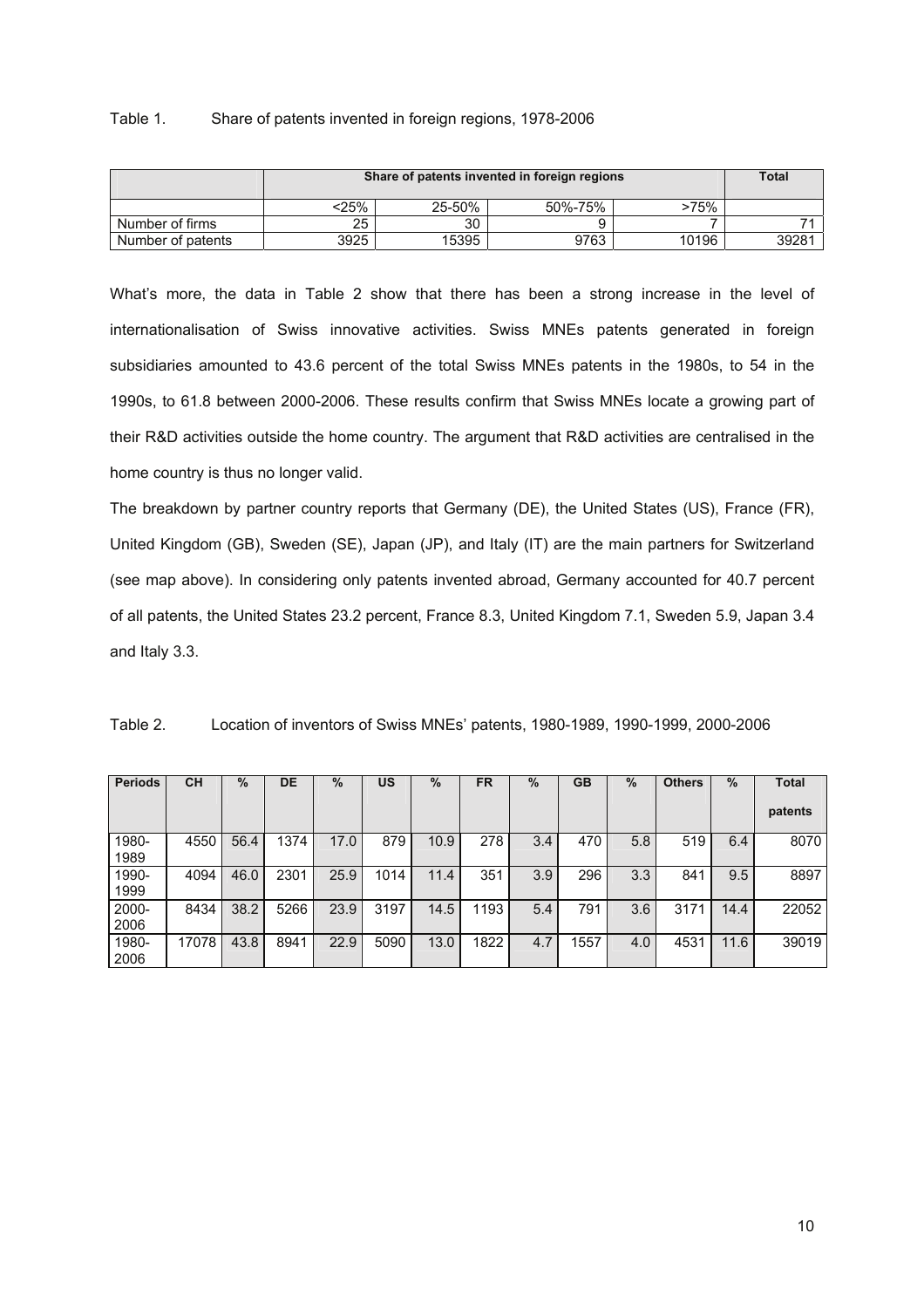Figure 1. Main foreign locations by Swiss MNEs



In comparing these results with others studies, I find that Swiss MNEs are strongly engaged in R&D abroad. In Verspagen and Schoenmakers (2004) analysis of 52 European based MNEs, the mean of the share of patents originating from foreign regions with a priority date in 1997 was 0.18. Patel and Vega (1999) showed that European firms have 22.7 percent of their patents granted from foreign subsidiaries (evidence based on US patent statistics). Cantwell and Kosmopoulou (2001) have shown that 11.27 percent of US patents of the world's largest firms were attributable to research in foreign locations during the period 1991-1995. According to Le Bas and Sierra (2002), 58.5% of patents of 13 Swiss firms from their sample were based on R&D activities undertaken abroad (1994-1996). This share was very high in comparison with the 19.5 percent from the total firms of their sample. The overall share of US patents attributable to foreign locations was around 15% in Criscuolo and Patel (2003) study (1996-2000), and Switzerland has the highest share of technological activity abroad (68.3%).

In conclusion, the percentage of patents owned by Swiss MNEs and invented in foreign subsidiaries has increased (from 43.6% between 1980-1989 to 61.8% between 2000-2006). Foreign inventors are also concentrated in a few countries: 72 percent of patents invented in foreign subsidiaries were localised in Germany, in the United States and in France. Is this a form of offshoring, i.e. has the creation of R&D centres abroad by Swiss firms been accompanied by the closure of centres in Switzerland? According to the number of patents invented in the main countries, it seems that Swiss MNEs have not reduced their activities at home and Switzerland remains the country where Swiss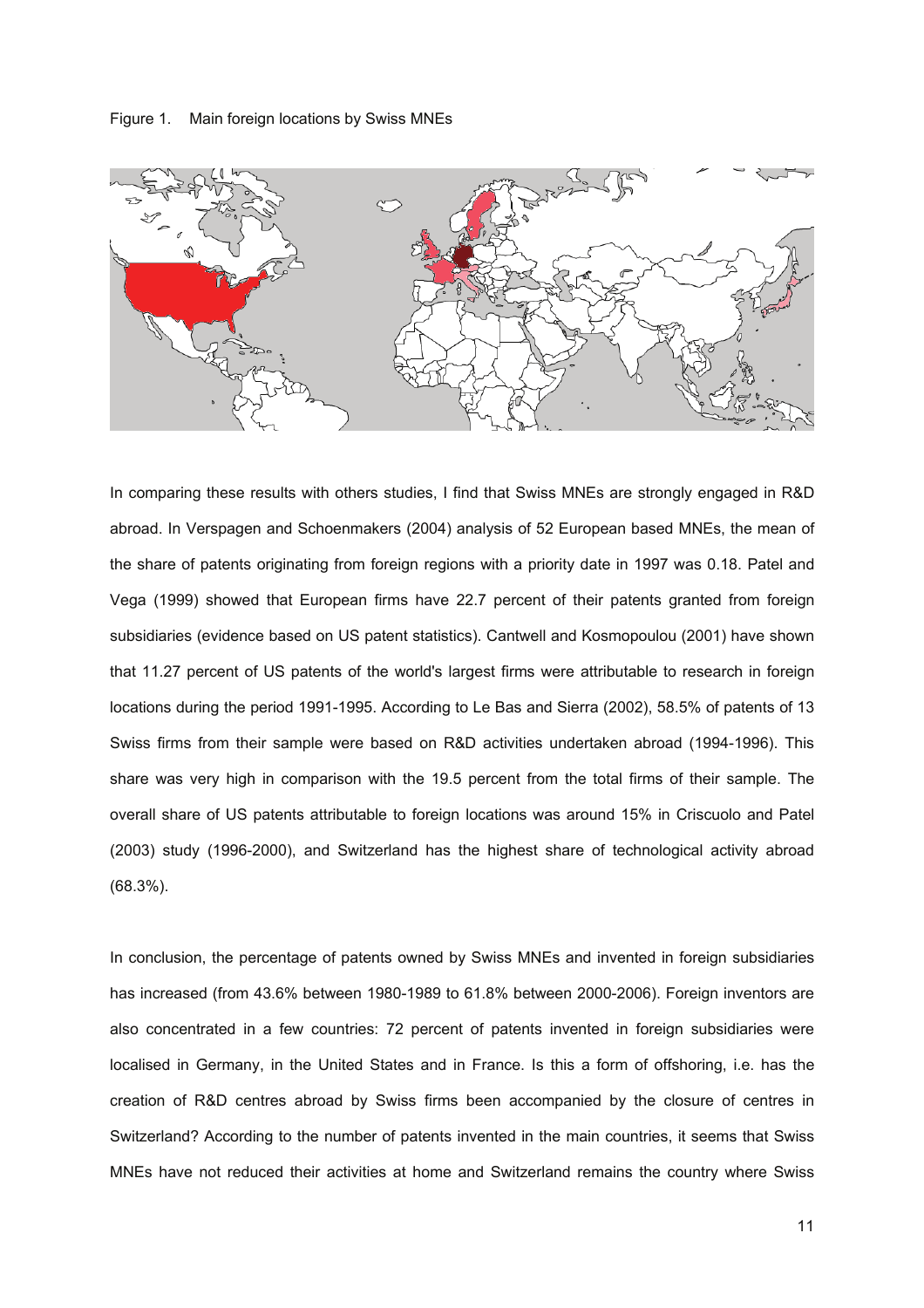MNEs do most of their innovative activities (1412 inventions were generated in Switzerland in 2005, 736 in Germany, 560 in the United States and 207 in France, see Table 3). However, this has not been sufficient to discard fears that Swiss R&D is being marginalised at the world level, as the percentage of total foreign inventors has increased at a higher rate (12 percent) compared to Swiss inventors (6.7 percent) or to the overall inventions (9.2 percent) during the period 1980-2005 (see Table 3). Furthermore, the number of patents invented in all foreign countries accounted for 2231, while the number of patents invented in Switzerland accounted for 1412 in 2005. In other words, the inventions of Swiss MNEs made at home have not decreased, but have grown at a lower rate than their overall inventions.

|                                    | <b>Period</b> | <b>CH</b> | <b>DE</b> | <b>US</b> | <b>FR</b>       | <b>GB</b> | <b>Total foreign</b><br>countries | <b>Overall patents</b> |  |
|------------------------------------|---------------|-----------|-----------|-----------|-----------------|-----------|-----------------------------------|------------------------|--|
| Number of<br>patents               | 1980          | 299       | 44        | 41        | 15 <sub>1</sub> | 27        | 146                               | 445                    |  |
| Number of<br>patents               | 2005          | 1412      | 736       | 560       | 207             | 161       | 2231                              | 3643                   |  |
| Annual average<br>growth rate in % | 1980-<br>2005 | 6.7       | 12.5      | 11.5      | 11.6            | 7.7       | 12.0                              | 9.2                    |  |

Table 3. Annual average growth rates of number of patents by inventor's location, 1980-2005

So far, it has been shown through patents data that R&D activities of Swiss MNEs are highly internationalised. This could be a sign of weakness of the Swiss innovation system. However, other issues must be discussed to detect a potential risk of "hollowing out" of home R&D activities. Indeed, the activities in Switzerland have not decreased and Switzerland still remains the most innovative country for Swiss MNEs. In order to evaluate more precisely the place of Switzerland in this geographically dispersed R&D, I will use patent citations in next sections. In fact, one of the most important disadvantages of patent indicators is that the value distribution of patents is skewed as many patents have no industrial application whereas a few are of substantial value (OECD, 2006, p. 7). Thus, patents do not take into account differences in the quality of innovations, unlike patent citations (Criscuolo, 2002, p. 9). The next section will use patent citations to overcome this issue and evaluate the quality of the R&D made at home and abroad, providing information about the level of technological capacity of the home country, Switzerland.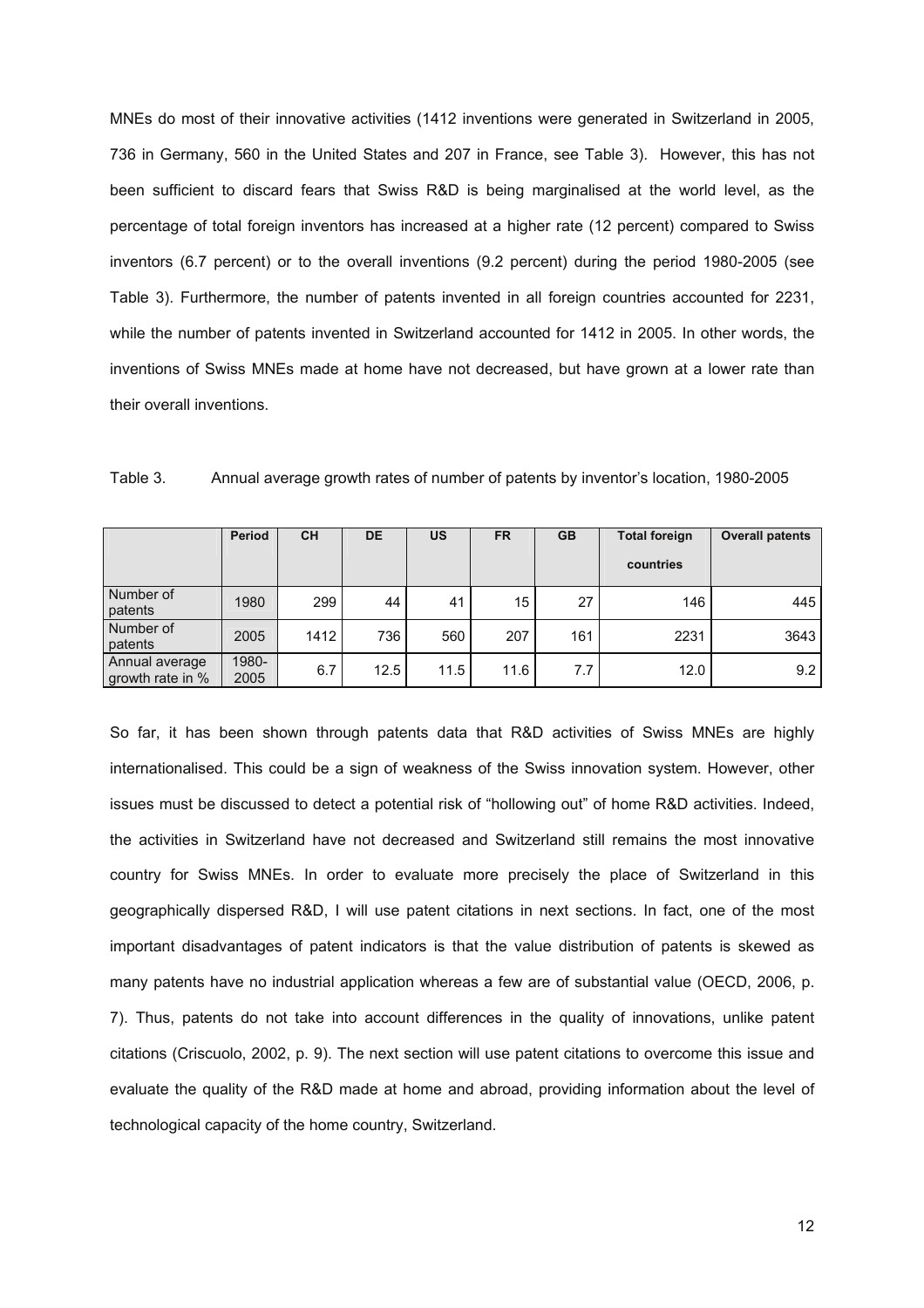#### **b) Value of R&D activities**

-

The previous section has shown that there has been an expansion of Swiss MNEs R&D undertaken in foreign subsidiaries. It seems reasonable to assume that home and foreign sites are not only complementary, but also compete with each other. In order to remain at the head of this international competition, Swiss R&D centres must provide a specific contribution to the international network of R&D (Fleisch Elgar et al. 2007, p. 21). This section will evaluate the contribution of Swiss R&D activities in analysing the value of the inventions made in Switzerland.

To measure the economic and technology value of a patent, I use the number of citations received by this patent (proxy used by Criscuolo and Patel, 2003; Harhoff et al, 1999). Most patent applications include a list of citations to earlier patents that capture "prior art". These citations determine the boundaries of a patent's claims of novelty, inventive activity and industrial applicability (OECD b, 2006, p. 38). A range of indicators based on patent citations have been developed, providing insights into knowledge flows and value of patents<sup>4</sup>. According to Criscuolo et al. (2002, p. 9), "the assumption is that a reference to a previous patent indicates that the knowledge in the latter patent was in some way useful for developing the new knowledge described in the citing patent." In this section, I will identify the most highly cited patents to examine the quality of the foreign technological activities compared to the home country technological activities.

This study builds upon a database constructed by the OECD, named "OECD/EPO patent citations database". The data set includes patent applications to the European Patent Office (EPO), from 1978 to 2006. For each published patent application, tables contain information about applicants and inventors (name, country and city), information about the patents (publication and application date and number, IPC code), and information about citations and cited patents (document type, citation lags, for further information, see Webb et al., 2005).

The EPO citations have been chosen because they are less noisy than the citations from the United States Patent and Trademark Office (USPTO). Indeed, in EPO applications, the applicant may optionally supply a list of references to patents. As a result, most of the citations (over 90%) have been added by the examiner. Their philosophy is to keep the number of citations to a minimum. Conversely,

<sup>4</sup> For a more detailed discussion of patent citation analysis, readers are referred to Jaffe, Trajtenberg and Henderson (1993); Jaffe and Trajtenberg (1999); Branstetter (2000); Almeida (1996); Frost (2001); Hall, Jaffe and Trajtenberg (2000) among others.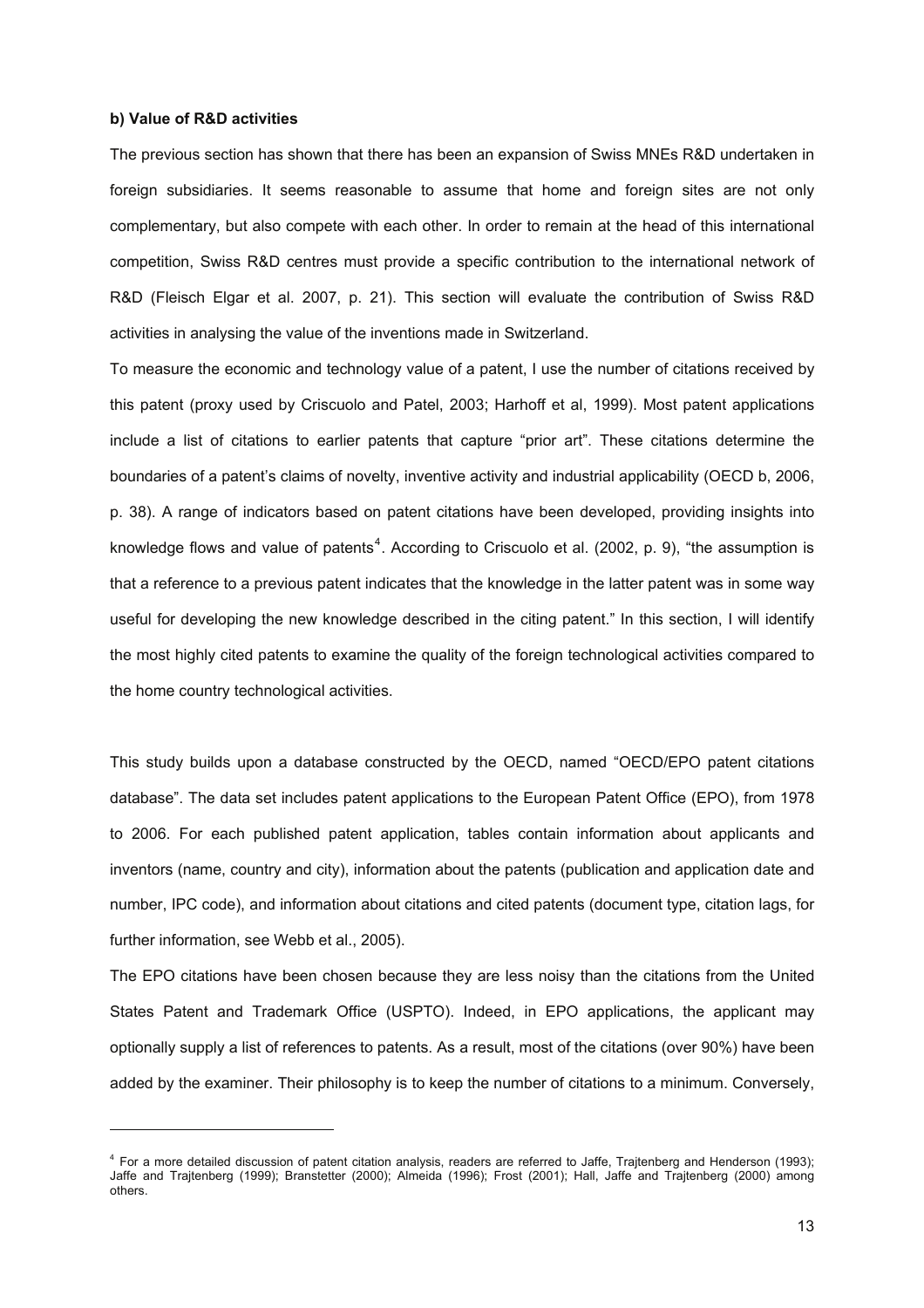in the USPTO, applicants are legally required to provide a list of prior art. Thus, applicants tend to quote every reference even if it is only remotely related to what is to be patented (Michel and Bettels, 2001, p. 192).

Table 4 describes the origin of inventor(s) of cited patents by Swiss MNEs' patents (sample described in the previous section). Suppose a patent X applied for by a Swiss firm cites another patent Y. This last patent Y is a cited patent, and the patent X is the citing patent. In case of multiple cited patents, a fractional counting method is used. For example, if a patent cites 3 different patents A, B, and C, then a fraction (1/3) of the citing patent is assigned to patents A, B, C. With this method, a total of 6620 citations have been enquired from the 39281 patents described in the previous section<sup>5</sup>. Then, if the patent A has 2 inventors, every inventors accounted for 1/3 \* 1/2.

The table shows, for example, that the share of cited patents invented in Germany (cited by patents of Swiss MNEs) was 21.9 percent. According to the results, cited patents were mainly invented in Switzerland (24.7%). In other words, it appears that R&D activities in home country have a substantial value for the development of Swiss MNEs innovation activities.

| Country   | <b>Frequency</b> | <b>Percent</b> | <b>Cumulative Percent</b> |
|-----------|------------------|----------------|---------------------------|
| <b>CH</b> | 1637             | 24.7           | 24.7                      |
| DE        | 1449             | 21.9           | 46.6                      |
| <b>US</b> | 1282             | 19.4           | 66.0                      |
| <b>JP</b> | 849              | 12.8           | 78.8                      |
| <b>FR</b> | 382              | 5.8            | 84.6                      |
| <b>GB</b> | 379              | 5.7            | 90.3                      |
| IT        | 186              | 2.8            | 93.1                      |
| <b>NL</b> | 102              | 1.5            | 94.7                      |
| Others    | 354              | 5.4            | 100.0                     |
| Total     | 6620             | 100.0          |                           |

Table 4. Origin of inventor(s) of cited patents, 1978-2006

-

Table 4 presented the origins of patents cited by every Swiss MNEs citing patents. Table 5 describes the origin of patents cited by foreign subsidiaries of Swiss MNEs. It shows, for example, that the share of cited patents invented in Germany (cited by Swiss MNEs' foreign subsidiaries) was 29.7 percent

<sup>&</sup>lt;sup>5</sup> Citations received by a patent vary over time: an older patent might receive more citations than a younger patent, because it has been existed for a longer period (Criscuolo and Patel, 2003, p. 23). This effect was not controlled in this paper.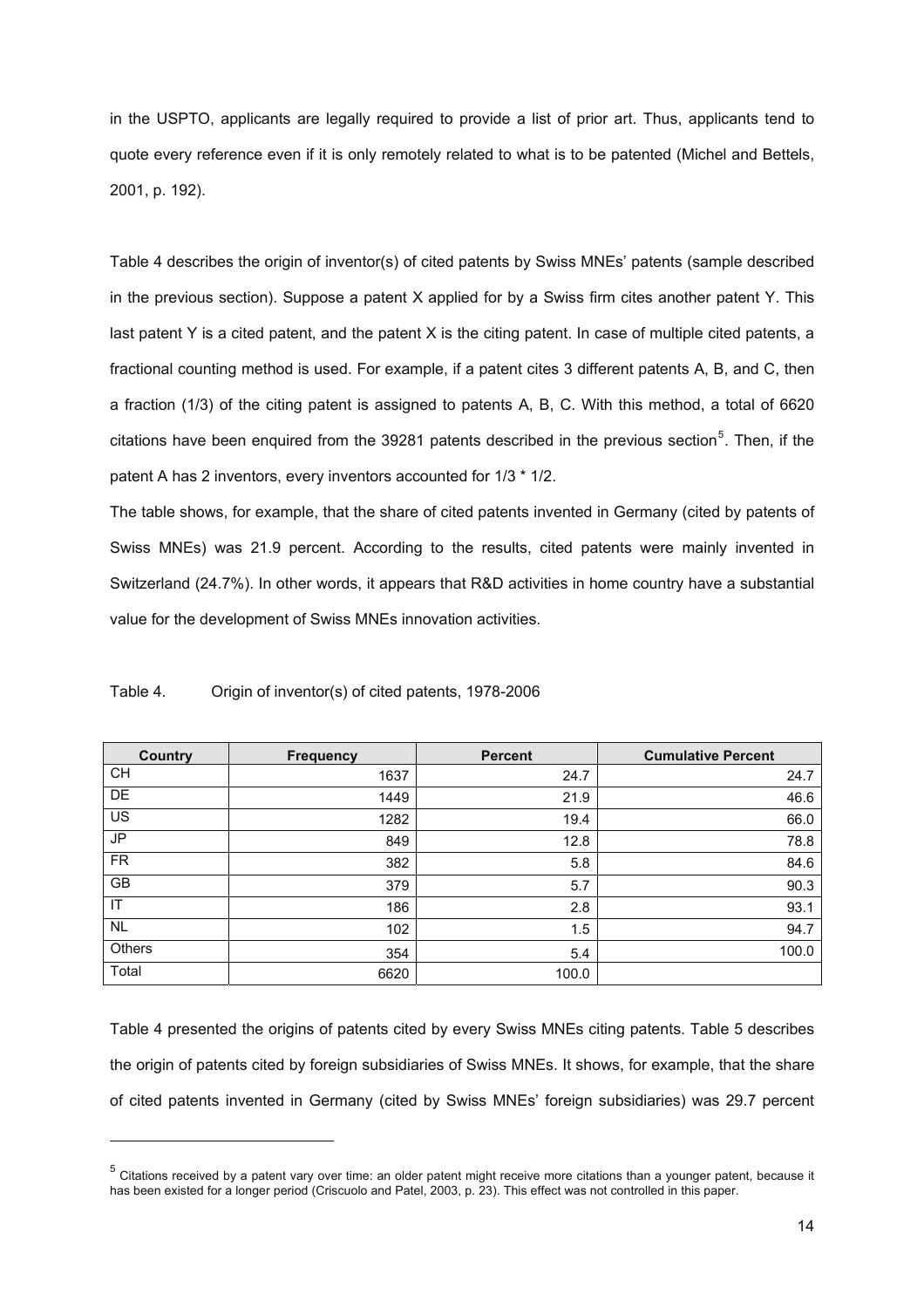during 2003-2006. According to the results in Table 5, foreign subsidiaries of Swiss MNEs use foreign inventions to a greater extent than inventions made in the home base. Indeed, patents invented in Switzerland accounted only for 7.9 percent of cited patents in 2003-2006. Furthermore, the share of Switzerland in the origin of cited patents is decreasing : from 21.8 percent in 1979-1982 to 7.9 percent in 2003-2006. Figure 2 confirms these results and points up that Swiss MNEs' foreign subsidiairies are starting to show a growing interest in Germany and Japan, and a decreasing interest in Switzerland. In other words, it appears that R&D activities in home country have a lesser value for the development of Swiss MNEs innovation activities abroad.

Table 5. Trends in the geographical distribution of patents cited by foreign subsidiaries, 1979- 2006

|                    | 1979-1982 |      | 1989-1992 |               | 1999-2002 |      | 2003-2006 |      |  |
|--------------------|-----------|------|-----------|---------------|-----------|------|-----------|------|--|
|                    | Country** | %    | Country** | $\frac{0}{0}$ | Country** | %    | Country** | $\%$ |  |
| <b>Originating</b> | US        | 23.2 | US        | 27.8          | DE        | 28.3 | DE        | 29.7 |  |
| location of        | <b>CH</b> | 21.8 | DE        | 24.7          | <b>US</b> | 18.7 | JP.       | 19.5 |  |
| cited              | DE        | 20.7 | JP        | 12.1          | JP        | 17.0 | <b>US</b> | 17.7 |  |
|                    | GB        | 18.5 | CН        | 10.6          | CН        | 9.1  | <b>CH</b> | 7.9  |  |
| patents*           | JP        | 6.2  | <b>GB</b> | 7.7           | <b>FR</b> | 9.0  | <b>FR</b> | 6.3  |  |

\* cited by subsidiary patents, \*\* first five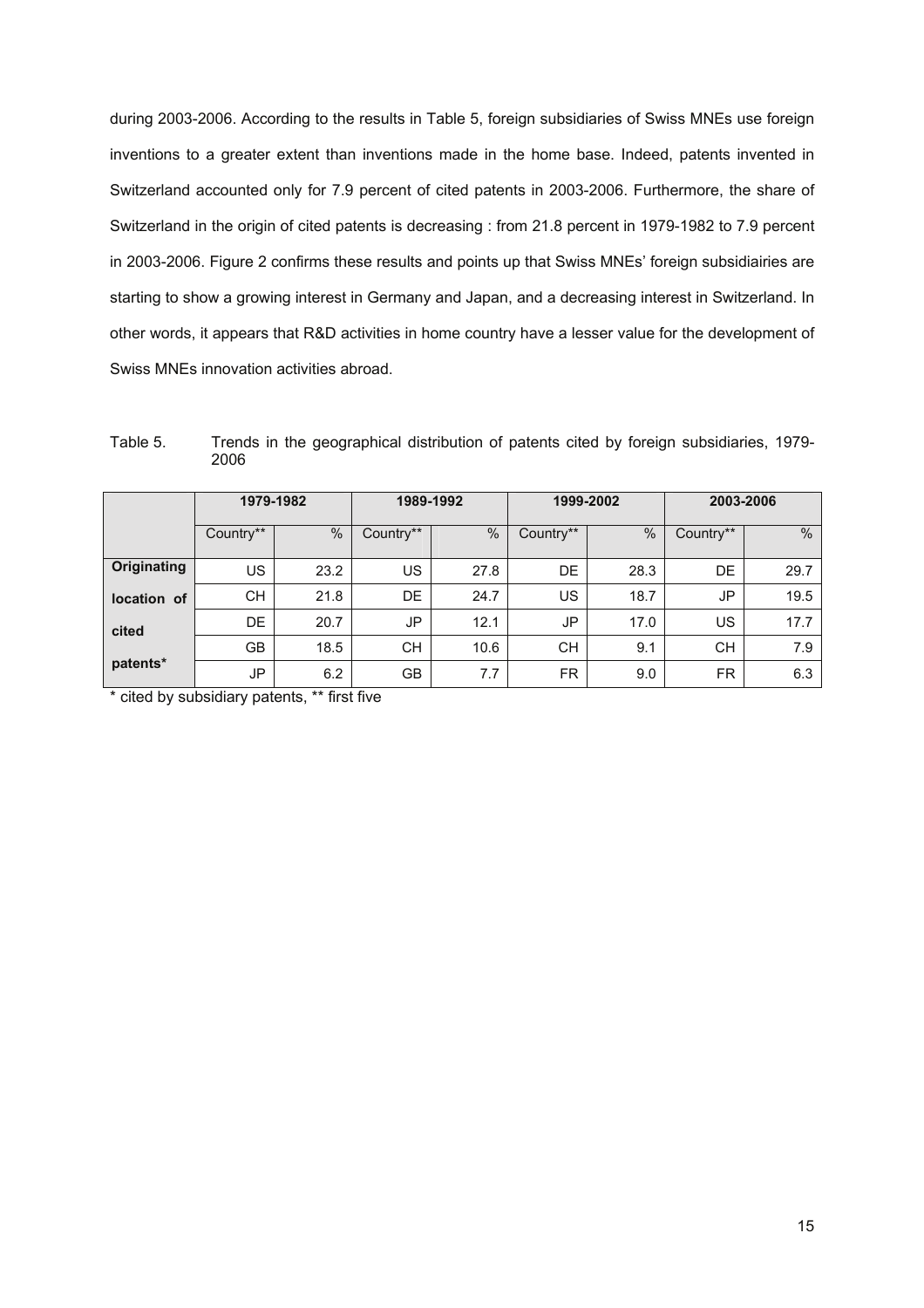Figure 2. Origin of patents cited by foreign subsidiaries, in percentage.



I identify the origin of the most highly cited patents to examine the quality of the foreign technological activities compared to the home country technological activities. I define highly cited patents as patents which have been cited twice or more. The 290 highly cited patents amount to 9.3% of overall cited patents. The following table presents the highly cited patents by foreign subsidiaries. It shows that the most highly cited patents come from foreign regions. These results confirm those found in the previous table: foreign subsidiaries give a higher value to inventions made abroad than in Switzerland.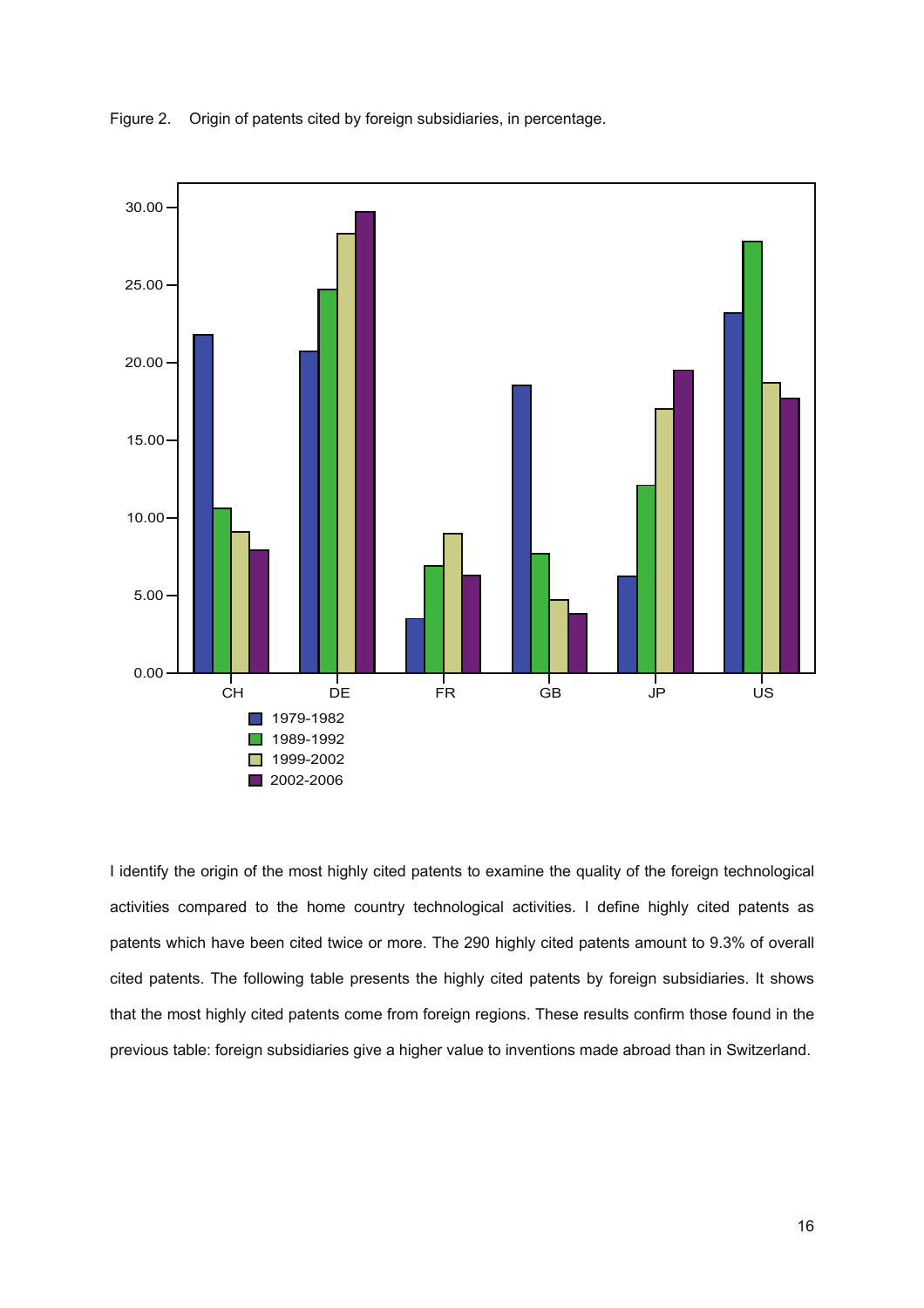| <b>Country</b> | <b>Frequency</b> | <b>Percent</b> | <b>Cumulative Percent</b> |
|----------------|------------------|----------------|---------------------------|
| US             | 46               | 32.5           | 32.5                      |
| DE             | 34               | 23.9           | 56.4                      |
| JP             | 17               | 11.7           | 68.2                      |
| <b>CH</b>      | 16               | 11.3           | 79.5                      |
| GB             | 9                | 6.4            | 85.9                      |
| <b>FR</b>      | 6                | 4.1            | 90.0                      |
| IT             | 6                | 3.9            | 93.9                      |
| <b>SE</b>      | 4                | 2.5            | 96.4                      |
| Others         | 5                | 3.7            | 100.0                     |
| Total          | 143              | 100.0          |                           |

Table 6. Origin of the inventor(s) of highly cited patents by foreign subsidiaries, 1978-2006

Our results indicated that important innovations are not only produced in the home country but also abroad. The next section will evaluate more precisely where foreign inventors draw on their ideas: in their local environment or in the home country. It will assess the role of home country as a source of knowledge.

#### **c) Localisation of sources of knowledge**

This section evaluates the role of home versus foreign sources of knowledge. Table 7 allows us to investigate whether subsidiaries draw on local sources of innovation or exploit innovation developed in the home country. For example, German subsidiaries of Swiss MNEs ("citing") have 1511 citations, of which 642 were invented in Germany ("cited"), 260 in the United States, 180 in Japan and 157 in Switzerland. We can assume that subsidiaries in Germany draw on local sources of innovation. Swiss patents invented in the United States have 662 citations, whose 359 were invented in the United States, 78 in Japan, 69 in Germany and 52 in Switzerland. These results indicate that knowledge originates mainly from the immediate geographic locale. Thus, foreign activities do not simply adapt their products to local conditions, but rather tend to tap into local sources of knowledge.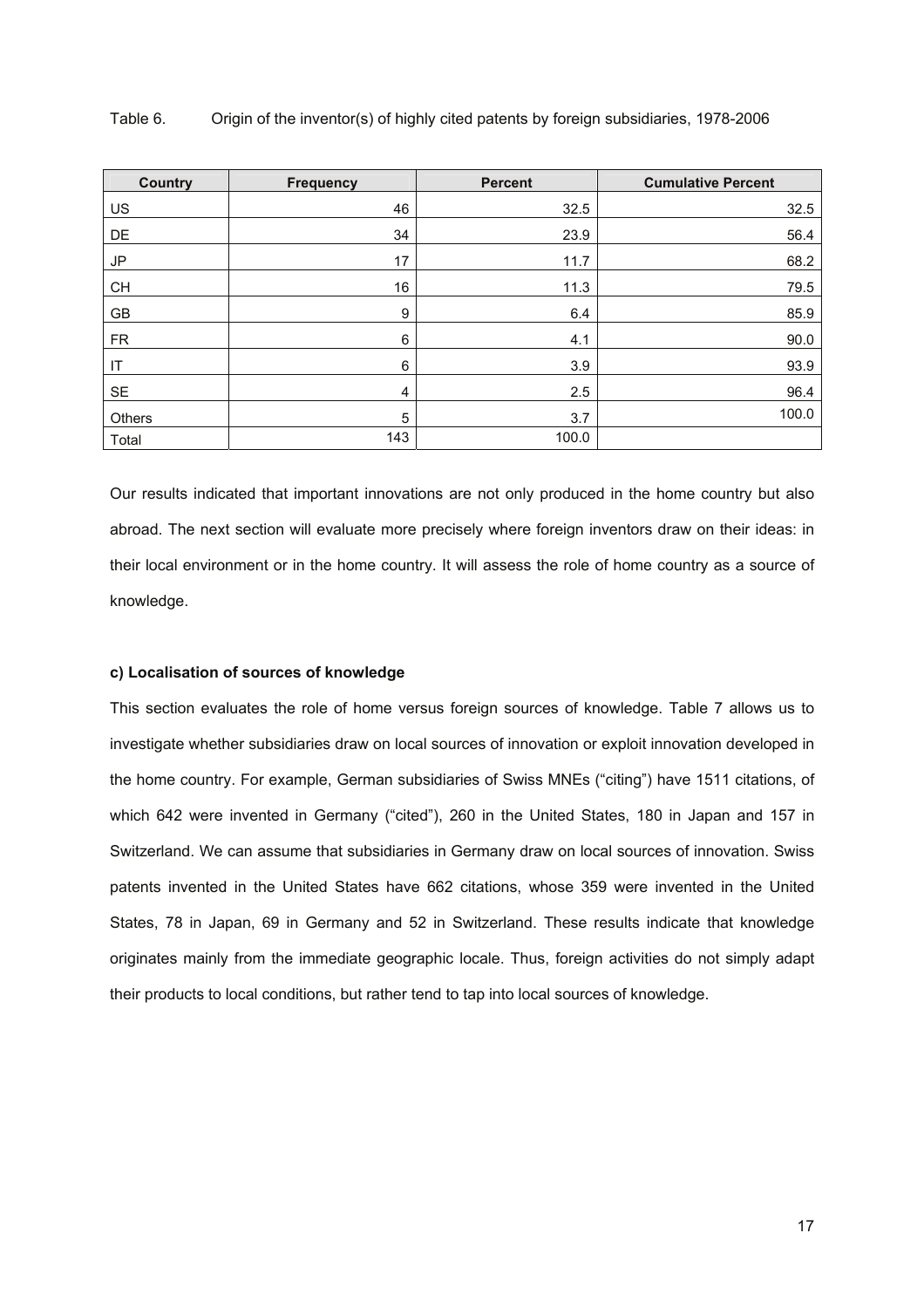| <b>Cited</b>  |               |                |           |      |              |     |                |     |           |                |                |           |               |       |
|---------------|---------------|----------------|-----------|------|--------------|-----|----------------|-----|-----------|----------------|----------------|-----------|---------------|-------|
|               |               | AT             | <b>CH</b> | DE   | FI           | FR. | <b>GB</b>      | IT  | <b>JP</b> | <b>NL</b>      | <b>SE</b>      | <b>US</b> | <b>Others</b> | Total |
| <b>Citing</b> | AT            | 13             | 4         | 7    | 0            | 3   | 3              | 0   | 7         | 0              | 0              | 11        | 1             | 49    |
|               | <b>CH</b>     | 18             | 1298      | 573  | 13           | 154 | 160            | 73  | 406       | 48             | 21             | 508       | 100           | 3372  |
|               | DE            | 14             | 157       | 642  | 4            | 79  | 68             | 39  | 180       | 23             | 6              | 260       | 39            | 1511  |
|               | FI            | 0              | 1         |      | 3            | 1   | 0              | 0   | 3         | 0              | 0              | 1         | 0             | 10    |
|               | <b>FR</b>     | $\overline{2}$ | 57        | 55   | 1            | 83  | 12             | 10  | 31        | 13             | $\overline{2}$ | 38        | 8             | 312   |
|               | <b>GB</b>     | 0              | 17        | 38   | $\mathbf 0$  | 10  | 83             | 4   | 24        | $\overline{2}$ |                | 38        | 4             | 221   |
|               | IT            | 3              | 17        | 19   | 1            | 16  | 3              | 38  | 14        | $\overline{2}$ |                | 12        | 3             | 129   |
|               | <b>JP</b>     | 0              | 7         | 14   | 0            | 3   | 4              | 1   | 72        | 0              | 0              | 23        | 7             | 131   |
|               | <b>NL</b>     | 0              | 5         | 7    | 0            | 1   | 1              |     | 7         | 6              | $\mathbf 0$    | 3         | 3             | 34    |
|               | <b>SE</b>     | 1              | 5         | 10   | 0            | 7   | 4              |     | 13        | 1              | 19             | 12        | 4             | 77    |
|               | <b>US</b>     | $\overline{2}$ | 52        | 69   | 1            | 21  | 35             | 13  | 78        | 8              | 4              | 359       | 20            | 662   |
|               | <b>Others</b> | 0              | 14        | 13   | $\mathbf{0}$ | 4   | $\overline{2}$ | 6   | 11        | 0              | 0              | 15        | 11            | 76    |
|               | Total         | 53             | 1634      | 1448 | 23           | 382 | 375            | 186 | 846       | 103            | 54             | 1280      | 200           | 6584  |

Hitherto, patent citations data were used in order to determine whether foreign subsidiaries rely on their home base or on their host region for scientific inputs. The evidence shows that subsidiaries tend to cite patents originating in the host region more heavily than patents from domestic regions. The objective has been to determine the role of the home country as a source of knowledge. Consequently, it can be assumed that the competitive advantage of Swiss MNEs increasingly stems from subsidiary-specific advantages that emanate from the location of units in multiple knowledge centres. Conversely, the innovative performance is in a less extent dependant on the home base, as foreign subsidiaries tend to use knowledge arising from their local environment. Switzerland is then not the main source of knowledge of the global R&D activities of Swiss MNEs.

However, fears of "hollowing out" must be put in perspective. Some R&D activities are transferred to foreign countries, but knowledge flows back (European Communities, 2007, p. 14). In our sample, we can see that Swiss MNEs' patents invented in Switzerland have cited foreign locations: 61.5 percent of the citations of patents of Swiss MNEs invented in Switzerland were invented abroad. This could be seen as a sign of reverse technology transfer<sup>6</sup>. Furthermore, 1634 cited patents were invented in Switzerland, compared to 1448 in Germany, and 1280 in the United States. This fact indicates that Swiss MNEs still rely on home region knowledge sources.

 $\overline{a}$ 

 $6$  To be more precise in the analysis of "reverse technology transfer", we must only focus on the cited patents invented in foreign subsidiaries, not in foreign locations. This will be the subject of an upcoming paper.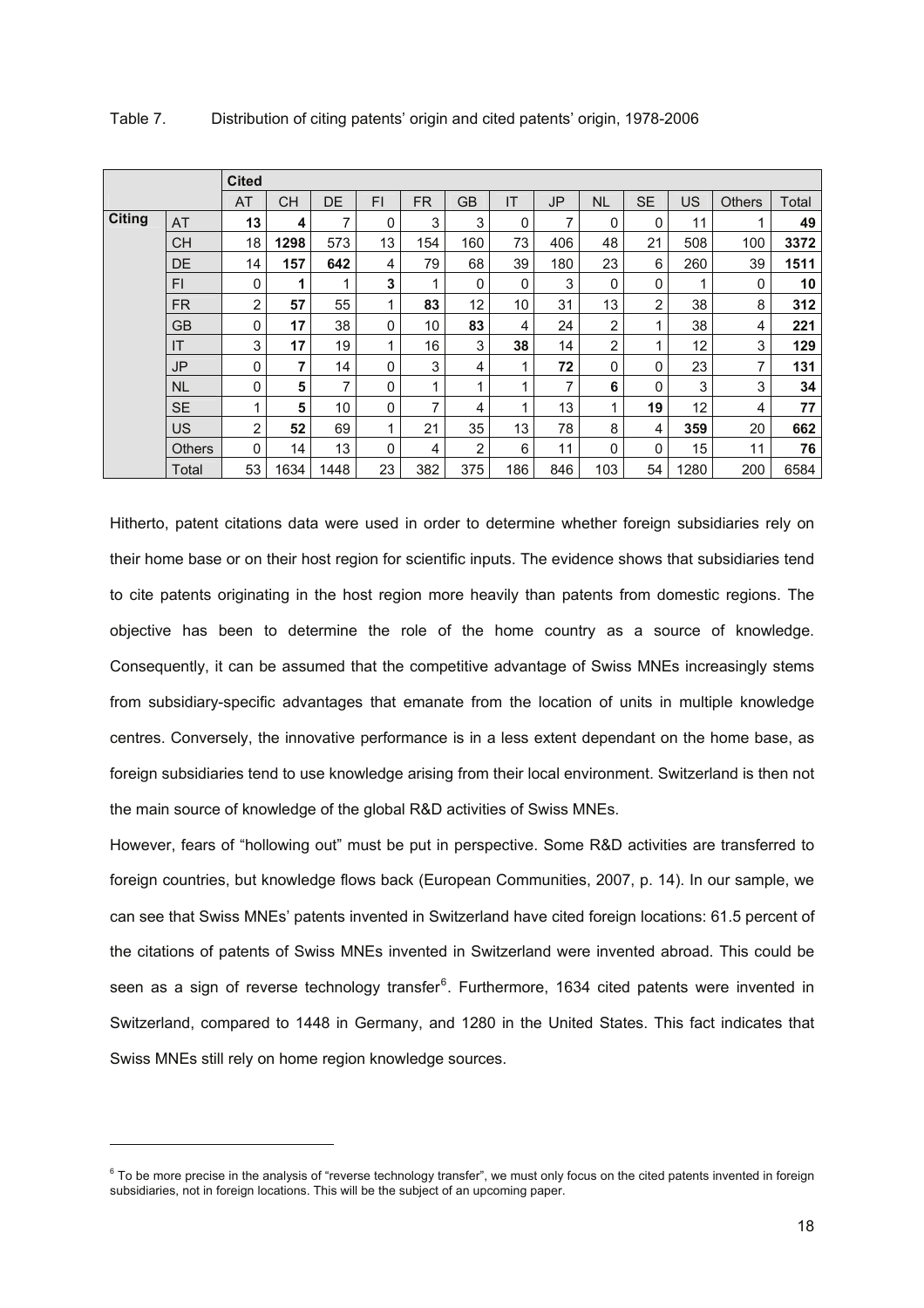### **Conclusion**

This paper provides empirical evidence for the hypothesis that home countries still matter in a context of high internationalisation of R&D, and that fears of "hollowing out" should be limited. Findings can be summarized as follows.

There appears to be a trend for Swiss MNEs to internationalise their R&D activities at increasingly high levels. Foreign activities are now as important as domestic activities (in 2000-2006, 61 percent of Swiss inventions were undertaken in foreign subsidiaries). Furthermore, the inventions of Swiss MNEs made abroad have grown at a faster rate than their overall inventions (the inventions made at home have grown at a slower rate than their overall inventions). This situation could be regarded as an indication of a weakness of the Swiss technological competitiveness. The examination of patent citations to estimate the value of home and foreign innovations seems to corroborate this result. Using the number of citations received by a patent to measure its technological value, I found that the most highly cited patents by foreign subsidiaries came from host countries. This result shows that foreign sites compete with those in Switzerland and important innovations are generated in foreign locations. Furthermore, patents citations were examined to reveal where foreign subsidiaries drew their knowledge from. According to the results, foreign subsidiaries rely more on their host location than on their home country.

This analysis refutes the idea developed in traditional theories that companies' innovative activities are only significantly influenced by their home country's national system of innovation. Even if Swiss MNEs have increased their innovative activities at home, they are significantly influenced by the host countries' national systems of innovation as well. This situation can lead to concerns about the relocation of R&D activities. However, what is important is the amount of innovation taking place in the home country and the capacity of the home country to benefit from international spillovers. In our sample, Switzerland still remains the most innovative country for Swiss MNEs, and the creation of R&D centres abroad by Swiss firms has not been accompanied by the closure of centres in Switzerland. Furthermore, some R&D activities are transferred to foreign countries, but much of the knowledge flows back (European Communities, 2007, p. 14). Indeed, a single national innovation system can not offer the full range of technologies required by MNEs. With research facilities abroad, they may be able to take advantage of different specializations in foreign locations. In our sample, we can see that inventions of Swiss MNEs untertaken in Switzerland have cited foreign locations. This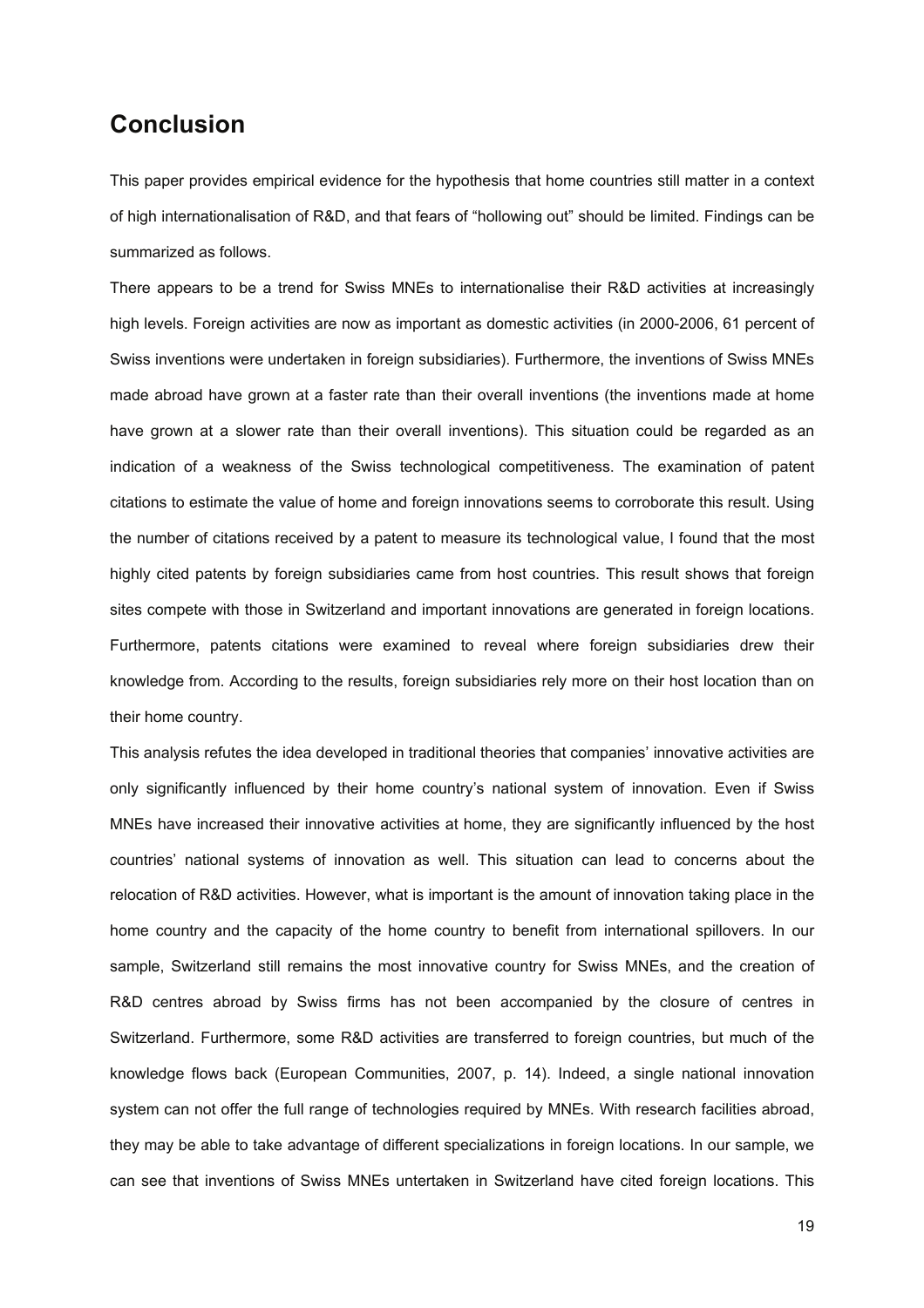could be seen as a sign of reverse technology transfer. In this case foreign R&D activities may provide access to foreign technologies and therefore can represent a channel for transferring knowledge back to the home country. However, this has not been sufficient to dispel fears that Swiss R&D is being marginalised at the world level. The results have illustrated the weakness of the lead held by Switzerland in terms of scientific, technological and innovative capacity. This phenomenon supports the conclusion that innovation system in Switzerland still matter, but at a decreasing level. An unexplored question is to analyse in which technological fields foreign activities are involved. It would allow evaluating if host countries are specialised in cutting edge technologies and if Swiss MNEs profit from foreign specialisations. Furthermore, the reverse technology transfer must be further examined to complete the analysis about the effects of FDI in R&D on home countries. These issues will be the subject of a following paper. Nevertheless, policy implications based on the first results of our analysis can already be advanced.

As R&D jobs are vital to developed countries, Switzerland must find ways to retain high-value-added activities. In order to do so, political makers should not try to dissuade Swiss MNEs to invest abroad, as Switzerland and Swiss MNEs can benefit from dispersed activities (e.g. tap into other sources of knowledge; enhance access to foreign markets; reverse technology transfer), but they ought to improve the Swiss innovative system. According to a study from the Swiss-American Chamber of Commerce and the Boston Consulting Group, one of the areas that Switzerland must address to retain key functions of Swiss MNEs is to supplement local skilled and specialized labour (make it easier for skilled foreign labour to work in Switzerland and make major efforts in education to improve the domestic pool of knowledge of know-how, BCG and AmCham, 2007, p 9). However, it may be difficult to significantly raise the real amount of domestic R&D in the short run because the supply of researchers is relatively inelastic (evidence suggested by Jaumotte and Pain, 2005). This is why internationalisation of R&D should be seen as an opportunity to overcome this constraint.

### **References**

- Aitken, Brian J. and Ann E. Harrison (1999). "Do domestic firms benefit from direct foreign investment? Evidence from Venezuela", *The American Economic Review*, 89(3), pp. 605-618.
- Arvanitis, S. and H. Hollenstein (2007). "Determinants of Swiss Firms' R&D Activities at Foreign Locations. An Empirical Analysis Based on Firm-level Data". In: Benito, G.R.G. and H. Greve (eds.), *Progress in International Business Research*, 1, Elsevier, Amsterdam, pp.61-90.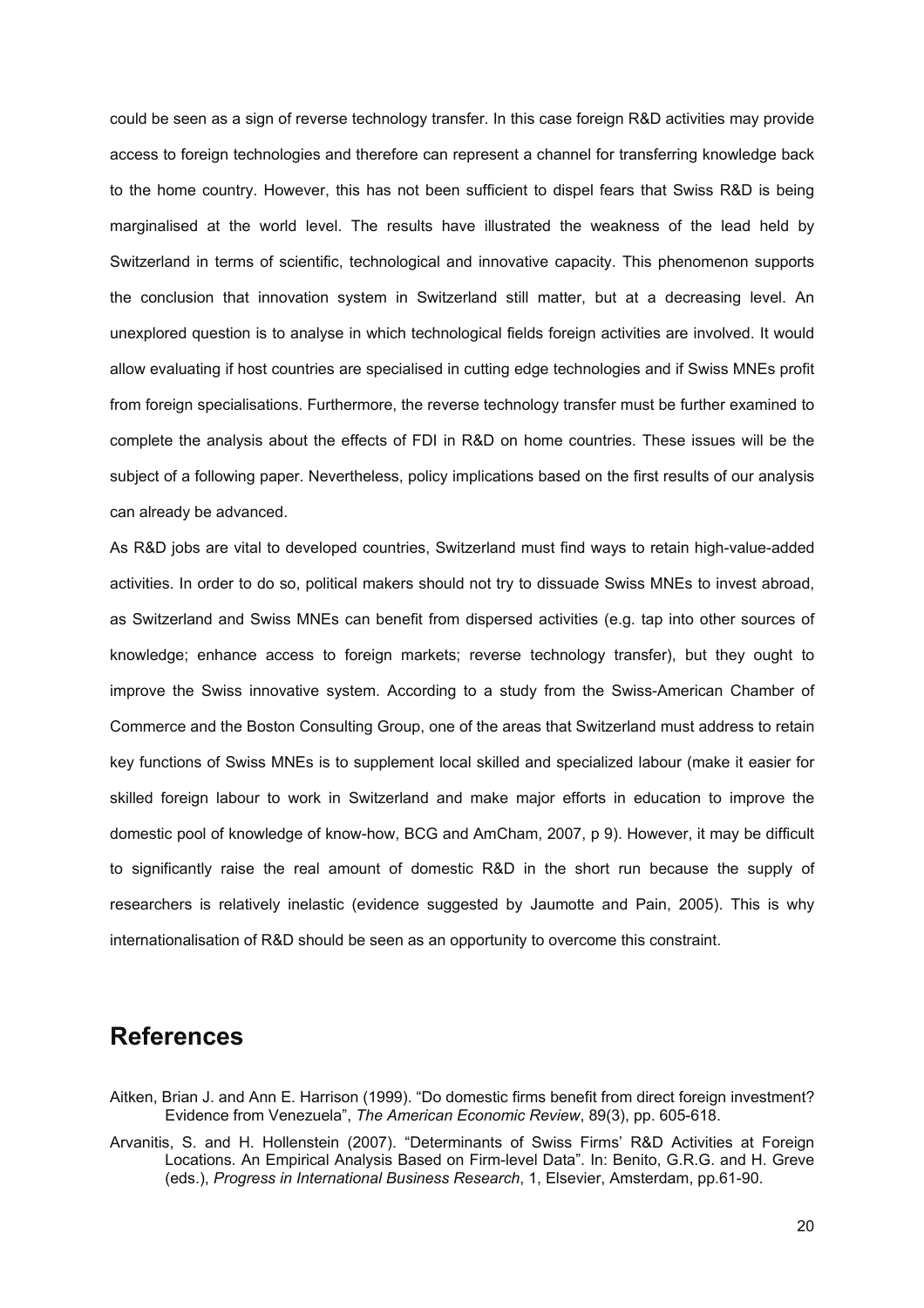- Barba Navaretti Giorgio and Anthony J. Venables (2004). *Multinational firms in the world economy,* Princeton University Press.
- Balcet, Giovanni and Rinaldo Evangelista (2005). "Global Technology : Innovative Strategies of Multinational Affiliates in Italy", *Transnational corporations,* UNCTAD.
- BCG and AmCham (2007), *Multinational Companies on the Move: How Switzerland will win the Battle!*, Zurich.
- Blomström, Magnus and Ari Kokko (2003). "Human Capital and Inward FDI," *EIJS Working Paper Series 167*, The European Institute of Japanese Studies.
- Braconier, Henrik, Karolina Ekholm, and Karen Helen Midelfart-Knarvik (2001). "In Search of FDI-Transmitted R&D Spillovers: A Study Based on Swedish Data", *Welfwirtschaftliches Archiv*, Band 137, 644-665.
- Branstetter, Lee (2000). "Is Foreign Direct Investment a Channel of Knowledge Spillovers? Evidence from Japan's FDI in the United States," *NBER Working Papers 8015*, National Bureau of Economic Research, Inc.
- Buckley, J. Peter, Jeremy Clegg, and Chengqi Wang (2006). "Inward FDI and host country productivity: evidence from China's electronics industry", *Transnational Corporations*, Vol. 15, N. 1, April, pp. 13-38.
- Cantwell John, Katherina Glac and Rebecca Harding (2004), "The internationalization of R&D the Swiss case", *Management International Review*, Vol. 44, Special Issue No. 3, 2004, pp. 57-82.
- Cantwell, John (1992). "The internationalisation of technological activity and its implications for competitiveness", in O. Granstrand, L. Håkanson and S. Sjölander (Eds.), *The Internationalisation of R&D and Technology*, Chichester: John Wiley, pp. 75-95.
- Cantwell, John and Rajneesh Narula (2001). "The Eclectic Paradigm in the Global Economy," *International Journal of the Economics of Business*, Taylor and Francis Journals, vol. 8(2), pages 155-172, July.
- John Cantwell and Elena Kosmopoulou (2001). "Determinants of internationalisation of corporate technology," *DRUID Working Papers 01-08,* DRUID, Copenhagen Business School.
- Castellani Davide, Mariotti Ilaria and Lucia Piscitello (2007). "Outward FDI And Skill Upgrading at Home. Evidence fom the Italian Case", *34th Annual Conference of the Academy of International Business*, 13-14 April, London.
- Caves, E. Richard (1974). "Multinational firms, competition and productivity in host country markets", *Economica*, 41, pp. 176-93.
- Criscuolo, Paola (2002). "Reverse Technology Transfer: A Patent Citation Analysis of the European Chemical and Pharmaceutical sectors," *Research Memoranda 036*, Maastricht : MERIT, Maastricht Economic Research Institute on Innovation and Technology.
- Criscuolo, Paola and Pari Patel (2003). "Large firms and internationalisation of R&D: 'hollowing out' of national technological capacity?", *SETI Workshop*, Rome.
- Dunning, John H. and Rajneesh Narula (1995). "The R&D Activities of Foreign Firms in the US", *International Studies in Management and Organisation*, Vol 25, pp39-73.
- Dunning, John H. (1977). "Trade, Location of Economic Activity and the MNE: A Search for an Eclectic Approach", in Ohlin, B., Hesselborn, P.O., and Wijkman, P.M. (Eds), *The International Allocation of Economic Activity*, London: Macmillan.
- Dunning, John H. (1979). "Explaining Changing Patterns of International Production: In Defence of the Eclectic Theory", *Oxford Bulletin of Economics & Statistics*, Vol. 41, Issue 4, pp 269-95.
- Dunning, John H. (1988). "The Eclectic Paradigm of International Production: A Restatement and Some Possible Extensions", *Journal of International Business Studies,* Vol. 19, N. 1., Spring, pp. 1-31.
- Dunning, John H. (1993). *Multinational enterprises and the global economy*, Reading, Mass.: Addison-Wesley.
- Engardio, Pete and Bruce Einhorn (2005). "Outsourcing innovation", *Business Week*, 21 March, pp.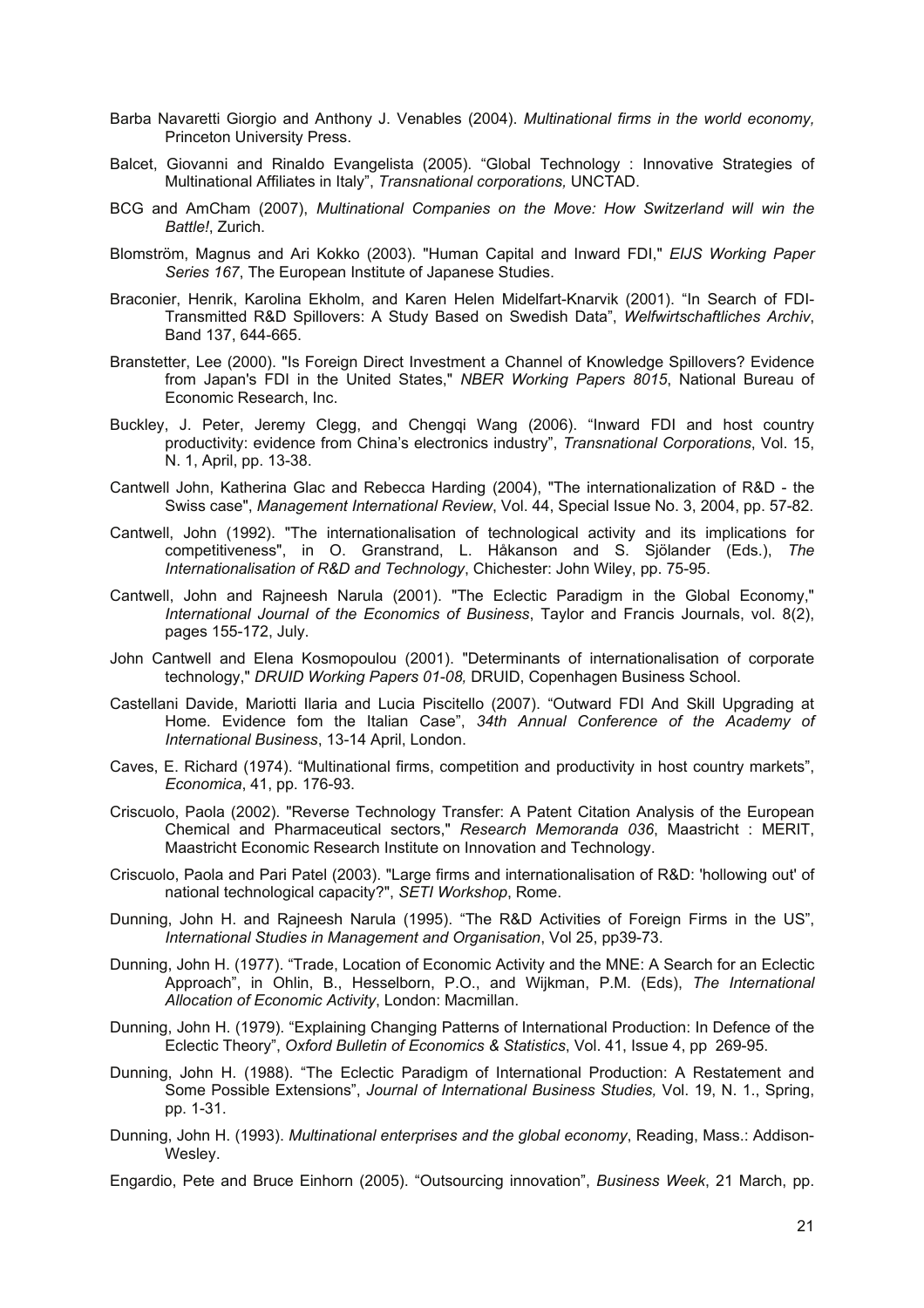51-57.

- European Communities (2007), "Monitoring industrial research", *Industrial R&D Economic and Policy Analysis Report 2006*.
- Filippaios Fragkiskos, Rama Ruth, Pearce Robert, and Marina Papanastassiou (2007). "The strategic technological internationalisation of the world's 100 largest Food and Beverages Multinationals", Conference : *Four decades of International Business at Reading: Looking to the Future*, University of Reading Business School, Centre for International Business and Strategy, Reading, April, 16 – 17.
- Fleisch Elgar, Gebauer Heiko, Fischer Thomas and Carlos Bravo Sánchez (2007). "Les tendances à l'internationalisation de la production, de la R&D et de la conception", *La Vie économique,*  Revue de politique économique 1/2-2007.
- Frost, Tony S (2001). "The geographic sources of foreign subsidiaries' innovations", *Strategic Management Journal,* 22: 101-123.
- Frost, Tony S and Changhui Zhou (2005). "R&D co-practice and 'reverse' knowledge integration in multinational firms", *Journal of International Business Studies*, Vol. 36, N. 6, November, pp. 676-687(12).
- Gammeltoft Peter (2006), "Internationalisation of R&D: trends, drivers and managerial challenges", *Int. J. Technology and Globalisation,* Vol. 2, Nos. 1/2, pp.177–199.
- Griliches, Zvi (1990). "Patent Statistics as Economic Indicators: A Survey," *Journal of Economic Literature*, American Economic Association, vol. 28(4), pages 1661-1707, December.
- Griliches, Zvi (1994). "Productivity, R&D, and the Data Constraint", *The American Economic Review*, Vol. 84, No. 1. (Mar., 1994), pp. 1-23.
- Harhoff Dietmar, Narin Francis, Scherer Frederic M., and Katrin Vopel (1997). "Citation Frequency and the Value of Patented Innovation," *CIC Working Papers* FS IV 97-26, Wissenschaftszentrum Berlin (WZB), Research Unit: Competitiveness and Industrial Change (CIC).
- Helpman Elhanan, Melitz Marc J., and Stephen R. Yeaple (2004). "Export Versus FDI with Heterogeneous Firms", *The American Economic Review*, Vol. 94, N. 1, March, pp. 300- 316(17).
- Hollenstein, H. (2006). "Strategies Pursued by Swiss Firms in Investing in R&D at Foreign Locations An Empirical Analysis Based on Firm-level Data", Working Paper No. 154, Swiss Institute for Business Cycle Research, ETH Zurich.
- Hymer, Stephen H. (1960). *The International Operations of National Firms: A Study of Direct Foreign Investment*, PhD Dissertation, Published posthumously, The MIT Press, 1976. Cambridge, Mass.
- Jankowski, John E (2001). "Measurement and growth of R&D within the service economy", *Journal of Technology Transfer*, 26, 4, pp. 323–336.
- Jaumotte Florence and Nigel Pain (2005). "From Ideas to Development : The Determinants of R&D and Patenting", *OECD Economics Department Working Papers*, No. 457, 02/12/2005.
- Kokko, Ari (1996). "Productivity spillovers from competition between local firms and foreign affiliates", *Journal of International Development*, 8, pp. 517-30.
- Kokko, Ari (2006). "The Home Country Effects Of FDI In Developed Economies," *EIJS Working Paper Series 225*, The European Institute of Japanese Studies
- Kuemmerle, Walter (1997). "Building Effective R&D Capabilities Abroad", *Harvard Business Review*, March-April.
- Le Bas Christian and Christophe Sierra (2002), "Location versus Home Country Advantages in R&D Activities: Some Further Results on Multina-tionals' Locations Strategies", *Research Policy,* 31, p. 589–609.
- Lopez-Claros, A., Porter, M. E., Sala-i-Martin, X. and Schwab, K., *Global Competitiveness Report 2006-2007*, Palgrave Macmillan, 2006.
- Love, James H. (2003), "Technology sourcing versus technology exploitation: an analysis of US